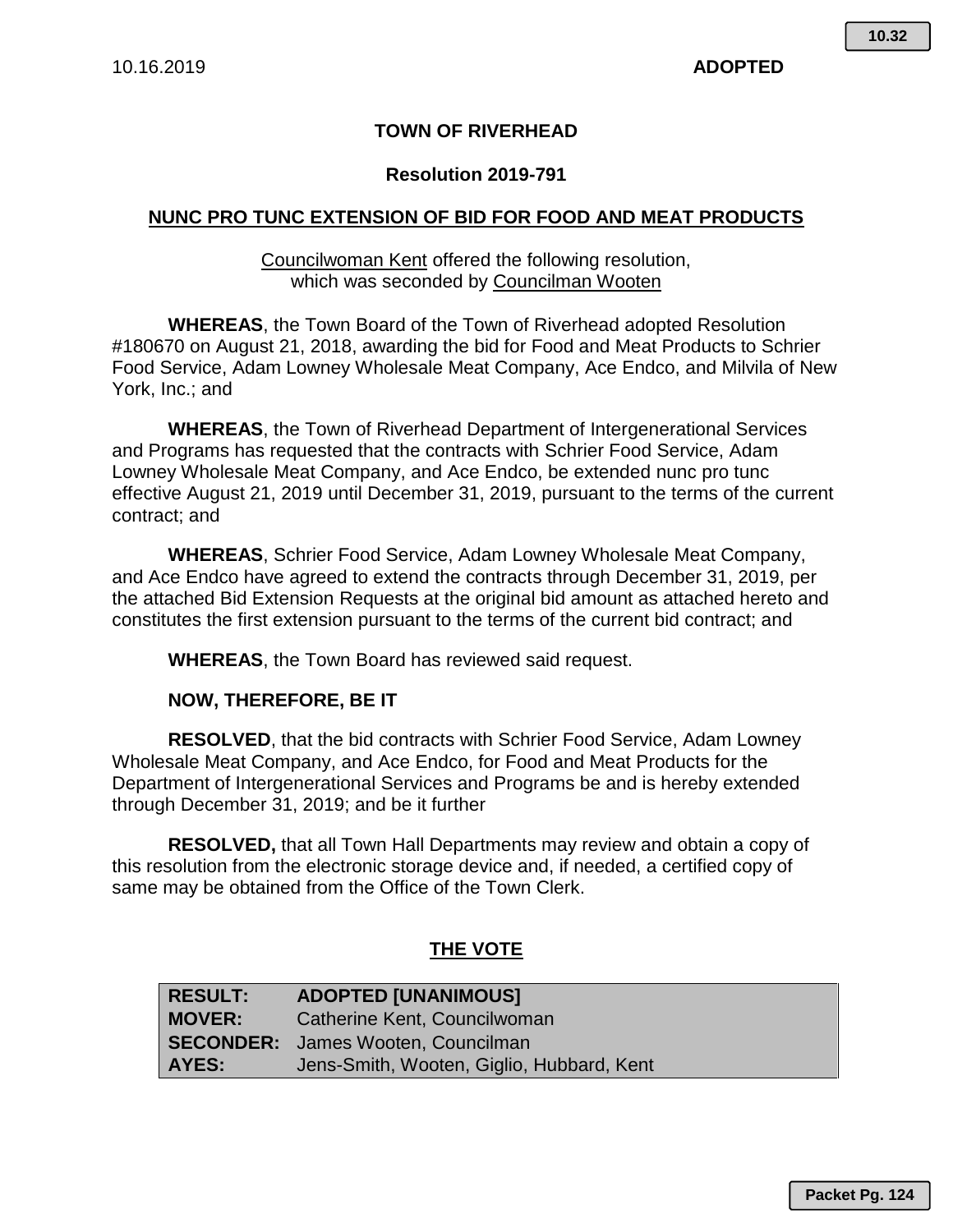# **FISCAL IMPACT STATEMENT OF PROPOSED RIVERHEAD TOWN BOARD LEGISLATION**

| Type of Legislation<br>А.                                                       | Resolution Local Law                                                                                                                                                                                                                |                     |
|---------------------------------------------------------------------------------|-------------------------------------------------------------------------------------------------------------------------------------------------------------------------------------------------------------------------------------|---------------------|
| В.                                                                              | Title of Proposed Legislation: Nunc Pro Tunc Extension of Bid for Food and Meat Products                                                                                                                                            |                     |
| Purpose of Proposed Legislation:<br>C.                                          |                                                                                                                                                                                                                                     |                     |
| Will the Proposed Legislation Have a Fiscal Impact?<br>D.                       | Yes X<br><b>No</b>                                                                                                                                                                                                                  |                     |
| Е.                                                                              | If the answer to section D is "yes", select (a) or (b) below and initial or detail as applicable:                                                                                                                                   |                     |
| (a)<br>WJR<br>F,G and complete H,I and J;                                       | The fiscal impact can be absorbed by Town/department existing resources set forth in approved Town Annual Budget<br>(example: routine and budgeted procurement of goods/services)*if selecting E(a), please initial then skip items |                     |
| (b)                                                                             | or<br>The description/explanation of fiscal impact is set forth as follows:                                                                                                                                                         |                     |
| F.<br>5 Years                                                                   | If the answer to E required description/explanation of fiscal impact (E(b)), please describe total Financial Cost of Funding over                                                                                                   |                     |
| <b>Proposed Source of Funding</b><br>G.<br>Appropriation Account to be Charged: |                                                                                                                                                                                                                                     |                     |
| Grant or other Revenue Source:                                                  |                                                                                                                                                                                                                                     |                     |
| Appropriation Transfer (list account(s) and amount):                            |                                                                                                                                                                                                                                     |                     |
|                                                                                 |                                                                                                                                                                                                                                     |                     |
| H. Typed Name &<br>Title of                                                     | <b>Signature of Preparer</b><br>$\mathbf{L}$                                                                                                                                                                                        | J. Date<br>10/15/19 |
| Preparer: Teresa<br><b>Baldinucci</b>                                           |                                                                                                                                                                                                                                     |                     |
|                                                                                 | eresa Baldinucci<br>Teresa Baldinucci                                                                                                                                                                                               |                     |
| K. Accounting Staff<br>Name & Title                                             | L. Signature of Accounting Staff                                                                                                                                                                                                    | M. Date<br>10/16/19 |
| William Rothaar,<br>Accounting                                                  | William Rothans                                                                                                                                                                                                                     |                     |
| Department                                                                      | <b>William Rothaar</b>                                                                                                                                                                                                              |                     |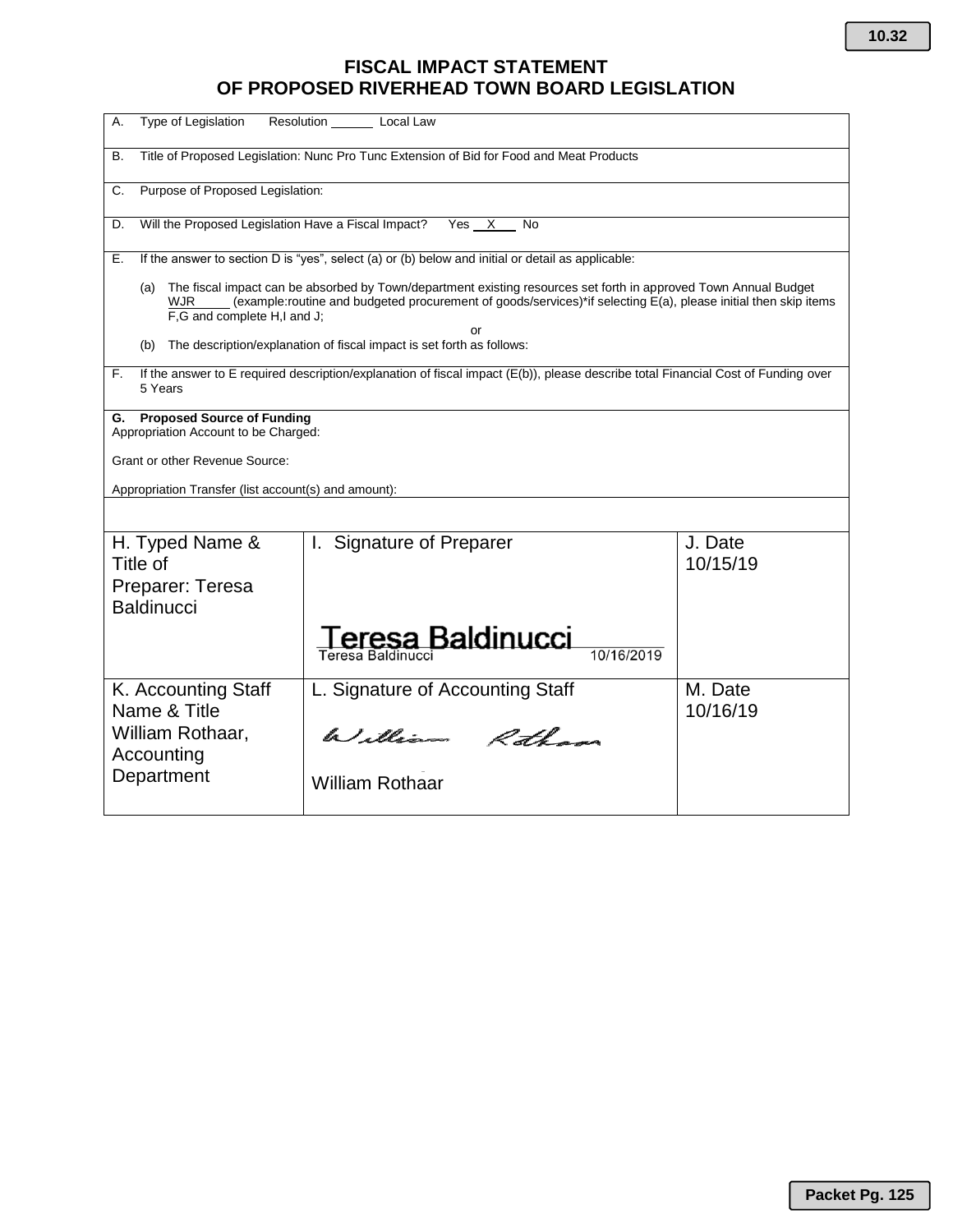**August 21, 2018**

|                                    |             | <b>SCHRIER</b> | <b>MIVILA</b>   |              |             | <b>ACE ENDICO</b> | <b>LOWNEY</b> |              |
|------------------------------------|-------------|----------------|-----------------|--------------|-------------|-------------------|---------------|--------------|
| <b>DESCRIPTION</b>                 | <b>UNIT</b> | <b>PRICE</b>   | <b>UNIT</b>     | <b>PRICE</b> | <b>UNIT</b> | PRICE             | UNIT          | <b>PRICE</b> |
| <b>ALFREDO SAUCE</b>               | 4/3#        |                | 42.95 4/96 OZ   | 78.00        | 12/16 OZ    | 37.95             |               | N/B          |
| 2 APPLE CIDER                      | 8/64        | 20.95 8/64     |                 | 16.95        | 8/64        | 19.50             |               | N/B          |
| 3 APPLES, FRESH(MAC)               | 140 CT      |                | 28.75 140 CT    | 31.95        | 125 CT      | 25.95             |               | N/B          |
| 4 APPLES, SLICED, CANNED           | 6/10        | 34.75 6/10     |                 | 31.00        | 6/10        | 29.50             |               | N/B          |
| <b>5 APRICOT HALVES</b>            | 6/10        | 31.95 6/10     |                 | 30.60        | 6/10        | 33.90             |               | N/B          |
| 6 ASPARAGUS SPEARS, FROZEN         | 6/2.5#      |                | 29.80 6/2.5#    | 26.70        | 6/2.5#      | 25.95             |               | N/B          |
| 7 ASST. HORS DOUVRES               | 60 CT       |                | 21.50 100 CT    | 40.90        | 288 CT      | 62.00             |               | N/B          |
| 8BBQ SAUCE                         | 4/1GAL      |                | 45.00 4/1GAL    | 44.50        | $4/1$ GAL   | 44.90             |               | N/B          |
| 9BAY LEAF                          | 16 OZ.      |                | 4.25 16 OZ.     | 3.98         | 10 OZ       | 3.99              |               | N/B          |
| 10 BASIL                           | 24 OZ       |                | 4.75 24 OZ      | 4.15         | 32 OZ       | 7.25              |               | N/B          |
| 11 BEANS, FRENCH CUT, FROZEN       | 12/2.5#     |                | 24.95 12/2.5#   | 23.40        | 12/2#       | 22.50             |               | N/B          |
| 12 BEANS, GARBANZO                 | 6/10        | 19.75 6/10     |                 | 18.35        | 6/10        | 20.95             |               | N/B          |
| 13 BEANS, ITALIAN, FROZEN          | 12/2#       | 19.85 12/2#    |                 | 18.48        | 12/2#       | 17.95             |               | N/B          |
| 14 BEANS, LIMA, FROZEN             | 12/2.5      |                | 38.50 12/2.5    | 36.00        | 12/2.5      | 30.95             |               | N/B          |
| 15 BEANS, STRING, REG. CUT, FROZEN | 12/2.5#     |                | 19.90   12/2.5# | 18.90        | 12/2#       | 16.95             |               | N/B          |
| 16 BEANS, THREE BEAN SALAD         | 6/10        | 27.50 6/10     |                 | 25.85 6/10   |             | 29.95             |               | N/B          |
| 17 BEANS, WAXED, FROZEN            | 12/2.5#     |                | 24.20 12/2.5#   | 28.80        | 12/2.5#     | 20.95             |               | N/B          |
| 18 BEANS, WAXED                    | 6/10        | 21.95 6/10     |                 | 18.90 6/10   |             | 29.95             |               | N/B          |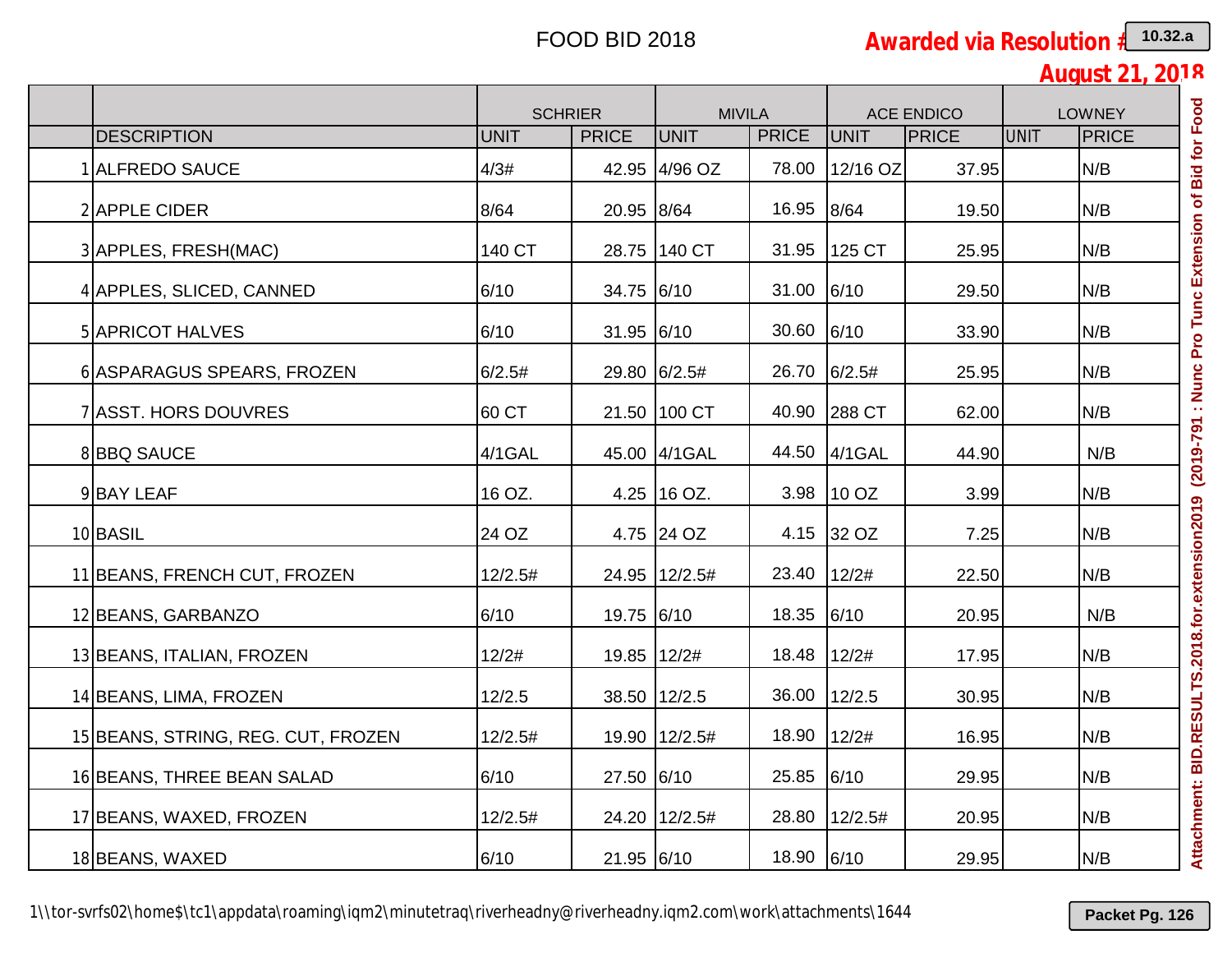**August 21, 2018**

|                                      | <b>SCHRIER</b> |               | <b>MIVILA</b>    |              |              | <b>ACE ENDICO</b> |             | <b>LOWNEY</b> |
|--------------------------------------|----------------|---------------|------------------|--------------|--------------|-------------------|-------------|---------------|
| <b>DESCRIPTION</b>                   | <b>UNIT</b>    | <b>PRICE</b>  | <b>UNIT</b>      | <b>PRICE</b> | <b>UNIT</b>  | <b>PRICE</b>      | <b>UNIT</b> | <b>PRICE</b>  |
| 19 BEEF, CHOPPED 80/20               | 2.90#          |               | 30.75 2.90#      | 14.94        | 4/5#         | 56.95 10#         |             | 3.00#         |
| 20 BEETS, SLICED                     | 6/10           | 18.40 6/10    |                  | 19.85        | 6/10         | 23.50             |             | N/B           |
| 21 BISCUITS, OVEN READY              | 120/1 OZ       |               | 36.25 120/1 OZ   | 18.75        | 120 CT       | 34.50             |             | N/B           |
| 22 BOLOGNA, DELI                     | 2/7#           | 3.39#         | 2/7#             | 40.46        | 2/7#         | 3.09              |             | N/B           |
| 23 BOW TIE NOODLES                   | 20#            | 18.50 20#     |                  | 17.50        | 2/10#        | 15.50             |             | N/B           |
| 24 BREAD, WHOLE WHEAT, LOAVES        |                | <b>NO BID</b> |                  |              |              |                   |             | N/B           |
| 25 BREADCRUMBS                       | 6/5#           | 18.95 6/5#    |                  | 15.90        | 6/5#         | 17.95             |             | N/B           |
| 26 BREADSTICKS, FRENCH               | 15/12 CT       |               | 37.50 120/1.8 OZ | 29.90        | 125 CT       | 14.95             |             | N/B           |
| 27 BROCOLLI FLORETS                  | 12/2#          |               | 17.50 12/2#      | 16.32        | 12/2#        | 16.25             |             | N/B           |
| 28 BRUSSEL SPROUTS, FRESH            | 25#            | 75.00 25#     |                  | 68.00        | 25#          | 59.00             |             | N/B           |
| 29 BRUSSELS SPROUTS, FROZEN          | 12/2.5#        |               | 19.95 12/2.5#    | 18.90        | 12/2#        | 16.75             |             | N/B           |
| 30 BUTTER BLOCK                      | 36/1#          | 119.00 36/1#  |                  | 105.48       | 36/1#        | 109.50            |             | N/B           |
| 31 BUTTER PATTIES (individual)       | $4/4.25$ #     |               | 69.95 47 CT 17#  | 66.47        | 47 CT<br>17# | 66.95             |             | N/B           |
| 32 CABBAGE, RED                      | 6/10           | 32.75 6/10    |                  | 30.25        | 6/10         | 29.50             |             | N/B           |
| 33 CABBAGE, SHREDDED (cole slaw mix) | 4/5#           | 29.50 4/5#    |                  | 26.50        | 4/5#         | 24.95             |             | N/B           |
| 34 CAKE, BROWNIE, SHEET, FROZEN      | 2 TRAYS        |               | 43.75 2 TRAYS    | 41.75        | 48 CT        | 39.95             |             | N/B           |
| 35 CAKE, CARROT, SHEET, FROZEN       | 4/96 OZ.       |               | 76.75 4/96 OZ.   | 68.75        | 4-12X16      | 74.95             |             | N/B           |
| 36 CAKE, CHEESE                      | 2/10"          | 19.95 2/10"   |                  | 39.50 1/10"  |              | 19.25             |             | N/B           |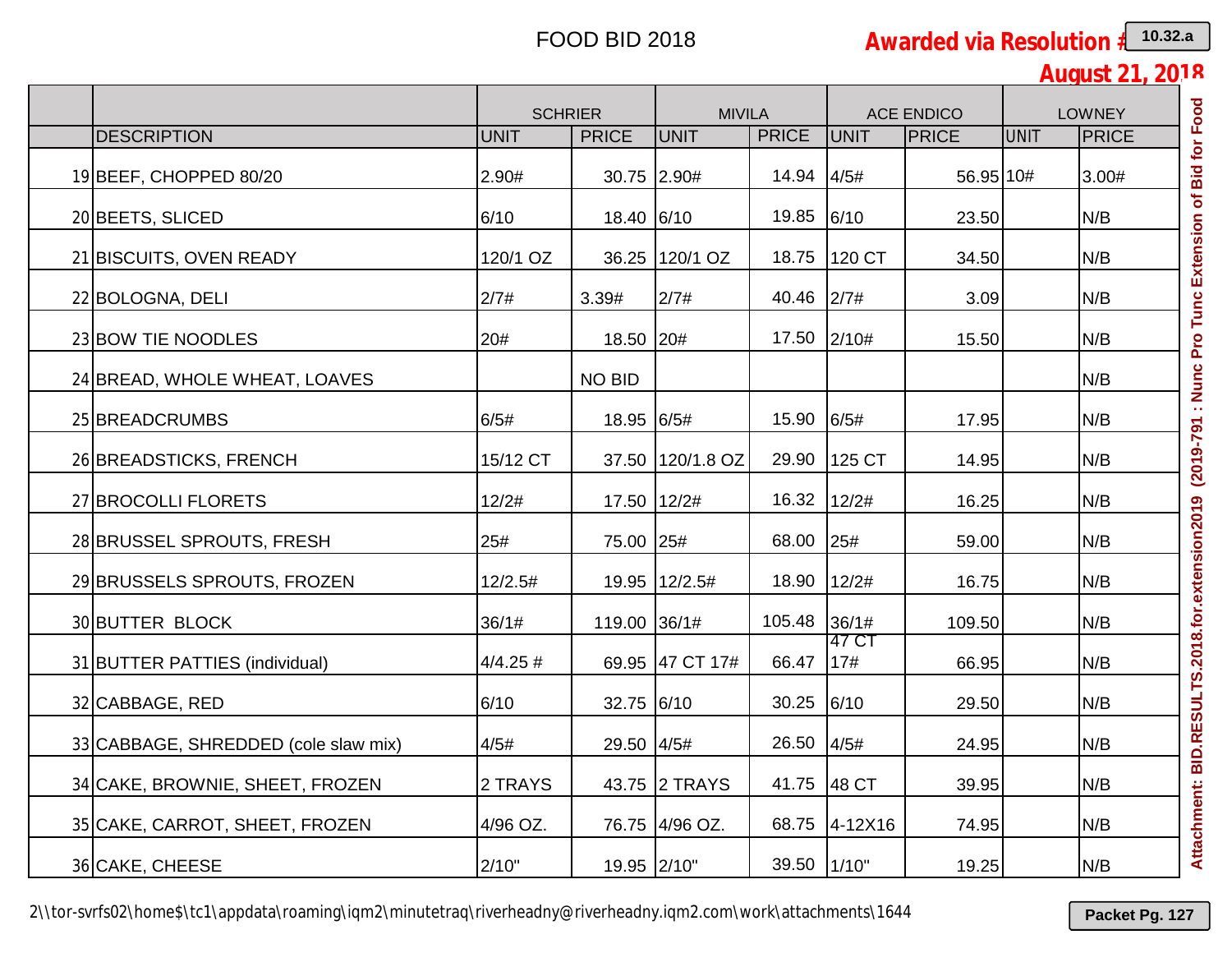**August 21, 2018**

|                                                              | <b>SCHRIER</b> |              | <b>MIVILA</b>    |              |                     | <b>ACE ENDICO</b> |             | <b>LOWNEY</b> |
|--------------------------------------------------------------|----------------|--------------|------------------|--------------|---------------------|-------------------|-------------|---------------|
| <b>DESCRIPTION</b>                                           | <b>UNIT</b>    | <b>PRICE</b> | <b>UNIT</b>      | <b>PRICE</b> | <b>UNIT</b>         | PRICE             | <b>UNIT</b> | <b>PRICE</b>  |
| 37 CAKE, CRUMB, SHEET, FROZEN                                | <b>EACH</b>    |              | 21.50 EACH       | 18.95        | 1/12 PC             | 16.95             |             | N/B           |
| 38 CAKE, POUND                                               | 12/16 OZ.      |              | 58.75 12/16 OZ.  | 56.85        | 4/14 OZ             | 15.95             |             | N/B           |
| 39 CAKE, POUND INDIVIDUAL                                    | 24/1.75 OZ     |              | 13.95 24/1.75 OZ | 12.00        | 1/24 CT             | 12.00             |             | N/B           |
| 40 CAKE, RASPBERRY, SHEET, FROZEN                            | <b>EACH</b>    |              | 21.50 NO BID     |              | 2/9#                | 41.00             |             | N/B           |
| 41 CANNOLI CREAM BAGS W/CHIPS                                | 4/1.5#         |              | 24.95 2/1.5#     | 59.85        | 2/3#                | 25.95             |             | N/B           |
| 42 CANNOLI SHELLS, SMALL                                     | 120 CT         |              | 37.95 120 CT     | 36.20        | 120 CT              | 25.95             |             | N/B           |
| 43 CANTELOUPE, FRESH                                         | 3 CT           | 11.00 3 CT   |                  | 10.26        | 3 <sub>C</sub>      | 10.25             |             | N/B           |
| 44 CARROTS, FRESH                                            | 50#            | 24.95 50#    |                  | 39.50        | 50#                 | 24.95             |             | N/B           |
| 45 CARROTS, BELGIAN                                          | 12/2.5#        |              | 21.95 12/2.5#    | 20.10        | 12/2#               | 18.95             |             | N/B           |
| 46 CARROTS, DICED, FROZEN (2.5 LB. PKG.)                     | 10#            |              | 29.50 12/2.5#    | 21.90        | 12/2#               | 18.95             |             | N/B           |
| 47 CAULIFLOWER, FRESH                                        | <b>12 CT</b>   |              | 29.50 12 CT      | 28.00        | <b>12 CT</b>        | 27.95             |             | N/B           |
| 48 CAULIFLOWER, FROZEN, (2 LB. PKGS.)                        | 12/2#          | 18.90 12/2#  |                  | 15.84        | 12/2#               | 15.95             |             | N/B           |
| 49 CELERY, FRESH                                             | 24 CT          |              | 36.50 24 CT      | 36.00        | 30 CT               | 33.50             |             | N/B           |
| 50 CEREAL, CORN FLAKES (individual)                          | 70 CT          |              | 30.75 70 CT      | 28.40        | 70-80Z.             | 27.95             |             | N/B           |
| 51 CEREAL, CREAM OF WHEAT                                    | 12/28OZ        |              | 30.75 12/28OZ    | 25.65        | 12/28OZ             | 25.70             |             | N/B           |
| 52 CEREAL, RAISIN BRAN (individual kellogs bowl)  90/1.25 OZ |                |              | 38.75 96 CT      |              | 33.70 96/1 OZ       | 32.90             |             | N/B           |
| 53 CEREAL, SPECIAL K                                         | 70/.81 OZ      |              | 41.50 70/81 OZ   | 38.50        | 70/.81<br><b>OZ</b> | 34.95             |             | N/B           |
| 54 CEREAL, TOASTED OATS (individual)                         | 70 CT          |              | 30.75 96 CT      | 27.75        | 84 CT               | 24.95             |             | N/B           |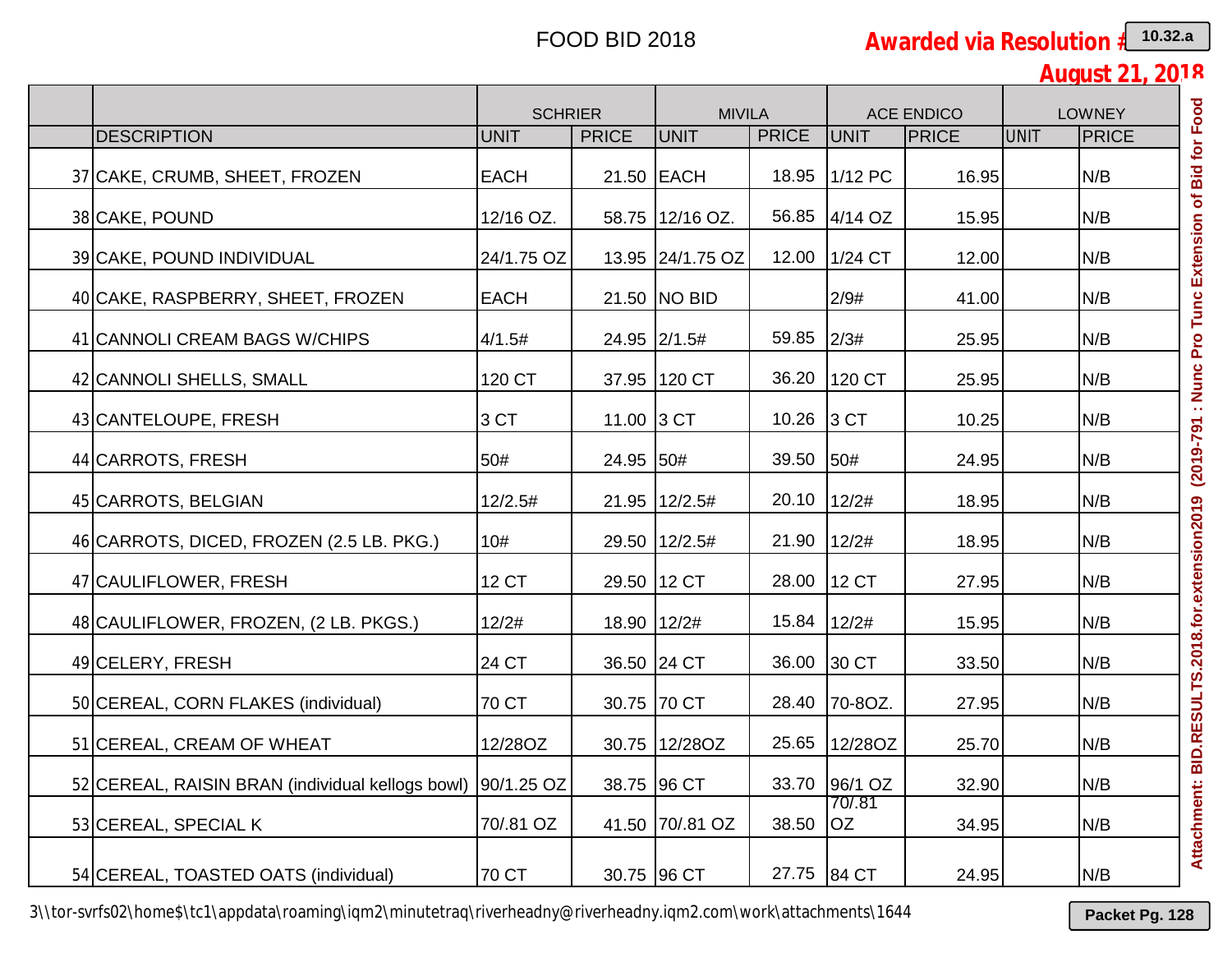**August 21, 2018**

|                                                     | <b>SCHRIER</b> |              | <b>MIVILA</b>   |              |                | <b>ACE ENDICO</b> |             | <b>LOWNEY</b> |
|-----------------------------------------------------|----------------|--------------|-----------------|--------------|----------------|-------------------|-------------|---------------|
| <b>IDESCRIPTION</b>                                 | <b>UNIT</b>    | <b>PRICE</b> | <b>UNIT</b>     | <b>PRICE</b> | <b>UNIT</b>    | PRICE             | <b>UNIT</b> | <b>PRICE</b>  |
| CHEESE, AMERICAN LOAF , SLICED, DELUXE<br>55 WHITE  | 4/5#           | 2.30#        | 6/5#            | 77.40        | 5#             | 2.38#             | 5#          | 2.60#         |
| 56 CHEESE, CHEDDAR, SHREDDED                        | 5#             | 11.75 4/5#   |                 | 43.80        | 5#             | 2.19#             | 5#          | 2.35#         |
| 57 CHEESE, COTTAGE                                  | 4/5#           | 29.75 1/5#   |                 | 7.23         | 5#             | 6.96              |             | N/B           |
| 58 CHEESE, MOZZARELLA. SHREDDED                     | 5#             | 11.75 4/5#   |                 | 43.60        | 5#             | 2.19#             | 5#          | 2.50#         |
| 59 CHEESE, PARMESAN                                 | 4/5#           | 48.95 12/1#  |                 | 26.28        | 4/5#           | 11.49             |             | N/B           |
| 60 CHEESE, PARMESAN, PC                             | 200/.5 EA      |              | 17.40 200/.5 EA | 16.90        | N/B            |                   |             | N/B           |
| 61 CHEESE, PROVOLONE, DELI                          | 12# LOAF       | 2.59#        | 12# LOAF        | 33.84        | 1/6#           | $2.29$ 5#         |             | 3.00#         |
| 62 CHEESE, RICOTTA                                  | 6/3#           | 27.50 6/3#   |                 | 26.60        | 6/3#           | 24.95             |             | N/B           |
| CHEESE, SWISS (4" x 4"), FINLANDIA (OR<br>63 EQUAL) | 8# LOAF        | 2.85#        | 8# LOAF         | 35.68        | 1/5#           | $2.75$ 7#         |             | 3.90#         |
| 64 CHERRIES, NO PITS, NO STEMS                      | 1 GAL          |              | 13.50 1 GAL     | 12.25        | 1 GAL          | 11.95             |             | N/B           |
| 65 CHERRY PIE FILLING                               | 6/#10          | 68.75 6/#10  |                 | 57.90        | 3/#10          | 44.95             |             | N/B           |
| 66 CHICKEN BROTH                                    | 12/46 OZ       |              | 26.75 12/46 OZ  | 25.70        | 12/#5          | 25.50             |             | N/B           |
| 67 CHICKEN, CORDON BLEU                             | 36/4 OZ        |              | 53.75 36/4 OZ   | 45.90        | 36/4 OZ        | 46.50             |             | N/B           |
| 68 CHICKEN CUTLET                                   | 40/4OZ<br>10#  | 37.50   10#  | 40/4OZ          | 38.70        | 40/4OZ<br>10#  | 35.50 10#         |             | 42.00         |
| 69 CHICKEN CUTLETS, ITALIAN                         | 34/4.7 OZ      | 53.75   10#  |                 | 38.00        | 40/4 OZ<br>10# | 48.95 10#         |             | 45.00         |
| 70 CHICKEN, DICED                                   | 10#            | 38.75 10#    |                 | 37.80        | 2/5#           | 35.95             |             | N/B           |
| 71 CHICKEN, GRILLED                                 |                |              | 10#             | 18.60        |                |                   |             | N/B           |
| 72 CHICKEN NUGGETS                                  | 10#            | 26.68 10#    |                 | 26.85        | 20#            | 24.50 10#         |             | 20.00         |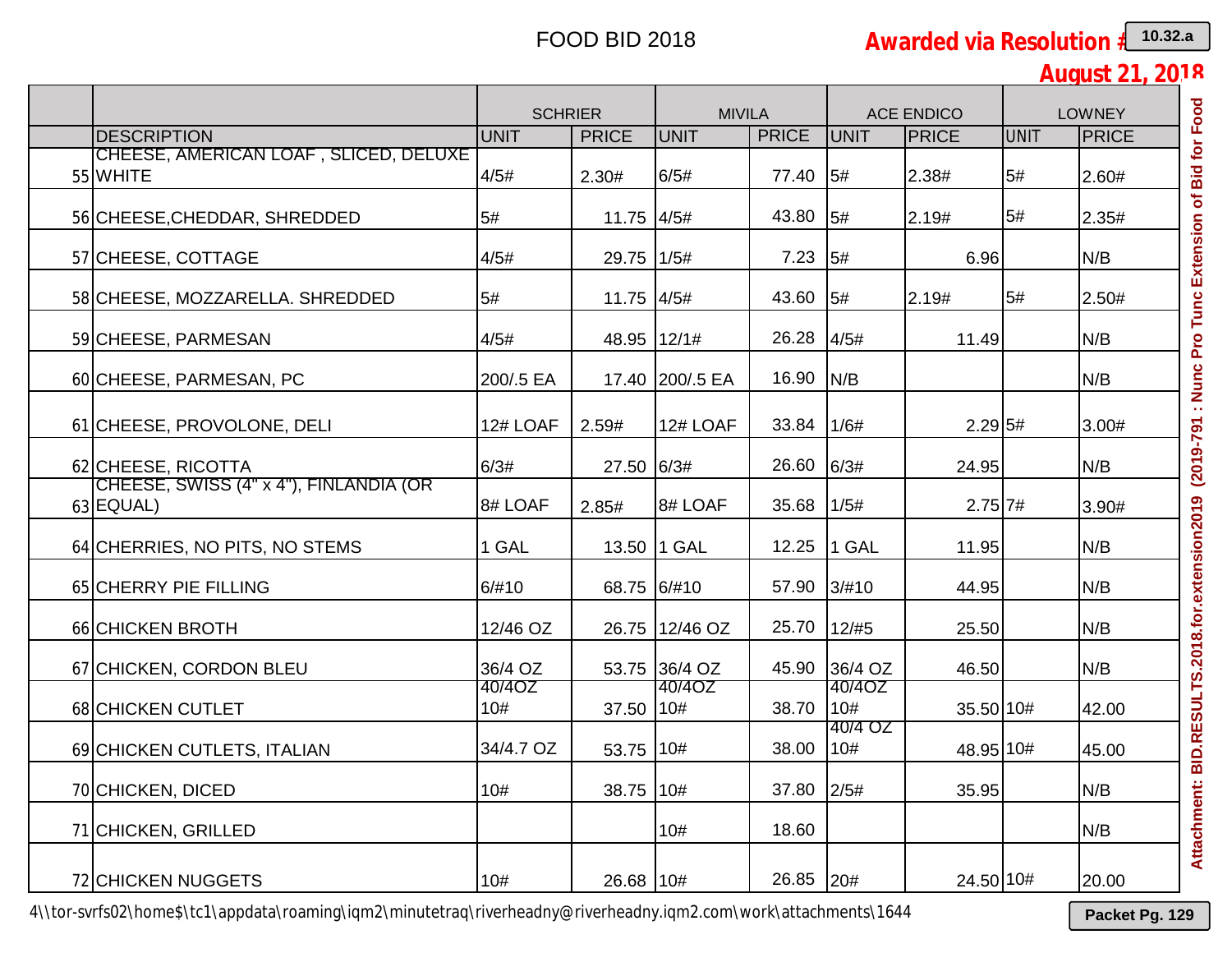**August 21, 2018**

|                                       | <b>SCHRIER</b> |              | <b>MIVILA</b>    |               |             | <b>ACE ENDICO</b> |      | <b>LOWNEY</b> |  |
|---------------------------------------|----------------|--------------|------------------|---------------|-------------|-------------------|------|---------------|--|
| <b>DESCRIPTION</b>                    | <b>UNIT</b>    | <b>PRICE</b> | UNIT             | <b>PRICE</b>  | UNIT        | <b>PRICE</b>      | UNIT | <b>PRICE</b>  |  |
| 73 CHICKEN TENDERS, BRANDYWINE        | 10#            | 27.95 10#    |                  |               | 10#         | 27.50             |      | N/B           |  |
| 74 CHICKEN, LEG & THIGH               | 48/7.33 OZ     | 54.69 40#    |                  | 58.80         | 40#         | 58.66             |      | N/B           |  |
| 75 CHICKEN BREAST, RAW                | 40#            | 1.95#        | 4/10# CS         | 74.80         | 10#         | 1.80 10#          |      | 1.70#         |  |
| 76 CHOCOLATE TOPPING                  | 4/1 GAL        |              | 35.65 4/1 GAL    | 36.90         | 4/15#       | 42.50             |      | N/B           |  |
| 77 CINNAMON                           | 16 OZ          |              | 2.98 16 OZ       | 2.67          | 16 OZ       | 3.32              |      | N/B           |  |
| 78 CHIPS, COOL RANCH, IND.            | 64/1.75 OZ     |              | 28.75 64/1.75 OZ | 28.95         | 104/1 OZ    | 35.98             |      | N/B           |  |
| 79 CHIPS, NACHO CHEESE., IND.         | 64/1.75 OZ     |              | 28.75 64/1.75 OZ | 28.95         | $104/1$ OZ. | 35.99             |      | N/B           |  |
| 80 COFFEE, SANKA, (IND) (5 PKGS./100) | 5/100 CT       |              | 95.00 5/100 CT   | 87.50         | 5/100 CT    | 75.95             |      | N/B           |  |
| 81 COLLARD GREENS, FROZEN             | 12/3#          | 24.95 12/3#  |                  | 22.68         | 12/3#       | 22.25             |      | N/B           |  |
| 82 COOKIES, CHOCOLATE CHIP            | 10#            | 26.50 10#    |                  | 24.85         | 10#         | 23.95             |      | N/B           |  |
| 83 COOKIES, LORNE DOONES              | 120/1 OZ       |              | 37.75 30 CT.     | 19.85         | 120/1 OZ.   | 34.95             |      | N/B           |  |
| 84 COOKIES, OATMEAL                   | 10#            | 22.50 10#    |                  | 21.60         | 10#         | 20.95             |      | N/B           |  |
| 85 COOKIES, SUGAR 10# BULK            | 10#            | 22.50   10#  |                  | 21.60         | 10#         | 21.50             |      | N/B           |  |
| 86 COOKIES, SUGAR FREE VARIETY        | <b>NO BID</b>  |              | 5#               | <b>NO BID</b> | 5#          | 65.95             |      | N/B           |  |
| 87 COOKIE, OREO, 4-PACK               | 120/1.6 OZ     |              | 43.75 3/2 OZ.    | 16.95         | 120 CT.     | 41.95             |      | N/B           |  |
| 88 CORN ON THE COB, FRESH             | 48 CT          |              | 24.95 48 CT      | 24.70         | 48 CT       | 23.50             |      | N/B           |  |
| 89 CORN, COBETTES                     | 96/3 OZ        |              | 14.25 3"-96 CT   | 13.95         | 3"-96 CT    | 17.29             |      | N/B           |  |
| 90 CORN, WHOLE KERNEL                 | 6/10           | 20.75 6/10   |                  | 19.60         | 6/10        | 22.99             |      | N/B           |  |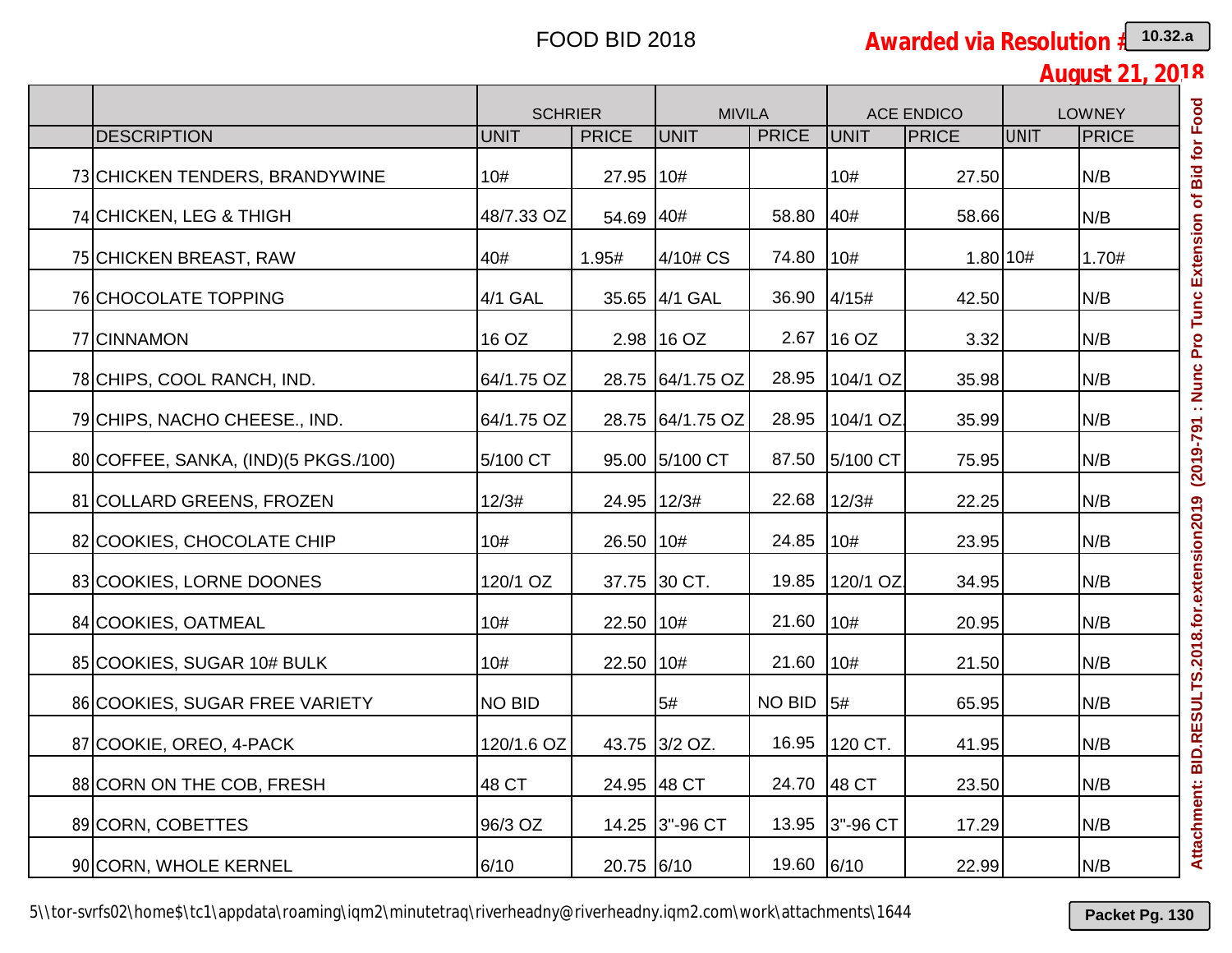**August 21, 2018**

|                                               | <b>SCHRIER</b> |              | <b>MIVILA</b>     |              |               | <b>ACE ENDICO</b> |              | <b>LOWNEY</b> |
|-----------------------------------------------|----------------|--------------|-------------------|--------------|---------------|-------------------|--------------|---------------|
| <b>DESCRIPTION</b>                            | <b>UNIT</b>    | <b>PRICE</b> | UNIT              | <b>PRICE</b> | <b>UNIT</b>   | <b>PRICE</b>      | UNIT         | <b>PRICE</b>  |
| 91 CORN STARCH                                | 24/1#          | 17.95 24/1#  |                   | 17.30        | 24/16         | 17.25             |              | N/B           |
| 92 CORNED BEEF                                | 2/7#           | 4.75#        | 18#               | 70.02        | 2/17#         | 3.79 10#          |              | 3.30#         |
| 93 CRAB MEAT-SEALEGS SUPREME OR EQUAL         | 12/2.5#        |              | 85.50 12/2.5#     | 75.00        | 12/2.5#       |                   | 65.95 1 PACK | 5.75          |
| 94 CRAB CAKES                                 | 10#            | 52.50 10#    |                   | 48.50        | 3 OZ./10#     | 42.95             |              | N/B           |
| 95 CRACKERS, OYSTERETTE TYPE                  | 150 CT         |              | 14.25 150 CT      | 13.35        | 150 CT        | 13.25             |              | N/B           |
| 96 CRACKERS, PREMIUM UNSALTED                 | 500/2 PK       |              | 18.50 300 CT      | 18.35        | 300 CT        | 14.99             |              | N/B           |
| 97 CRANBERRY SAUCE, OCEAN SPRAY (JELLIED 6/10 |                | 40.75 6/10   |                   | 37.70        | 6/10          | 36.90             |              | N/B           |
| 98 CREAM CHEESE, PC                           | 100/1 OZ       |              | 18.95 100/1 OZ    | 17.45        | 100/1 OZ      | 17.50             |              | N/B           |
| 99 CREAM CHEESE, soft                         | 4/5#           | NO BID       | 4/5#              | 57.80        | 1/3#          | 14.95 5#          |              | 2.30#         |
| 100 CREAM, HEAVY                              | <b>12 CT</b>   |              | 49.75 12 QT.      | 45.85        | 12/32 OZ      | 45.95             |              | N/B           |
| 101 CREAM PUFFS, CHOCOLATE, ICED              | <b>NO BID</b>  |              | 48 CT.            | 49.85        | 160 CT        | 70.95             |              | N/B           |
| 102 CROISSANTS                                | 144/2.2 OZ.    |              | 45.40 144/2.2 OZ. | 42.70        | 225 CT        | 59.95             |              | N/B           |
| 103 CROUTONS                                  | $5/2.25/\#$    |              | 27.65 4/2.25#     | 25.90        | 10#           | 18.95             |              | N/B           |
| 104 DANISH, ASSTD. FROZEN, WRAPPED            | 24 CT          |              | 19.95 24 CT       | 19.45        | 24 CT         | 19.10             |              | N/B           |
| 105 DRESSING, COLESLAW (GAL. JARS)            | 4/1 GAL        |              | 49.95 4/1 GAL     | 49.85        | 4/1 GAL       | 47.50             |              | N/B           |
| 106 DRESSING, FRENCH, PC                      | 60/1.5 OZ.     |              | 14.25 60/1.5 OZ.  | 13.90        | <b>200 CT</b> | 7.98              |              | N/B           |
| 107 DRESSING, ITALIAN (4 GAL. JARS)           | 4/1 GAL        |              | 22.95 4/1 GAL     | 21.94        | 4/1 GAL       | 20.50             |              | N/B           |
| 108 DRESSING, ITALIAN, CREAMY, PC             | 60/1.5 OZ.     |              | 13.50 60/1.5 OZ.  | 13.89        | 200 CT        | 7.98              |              | N/B           |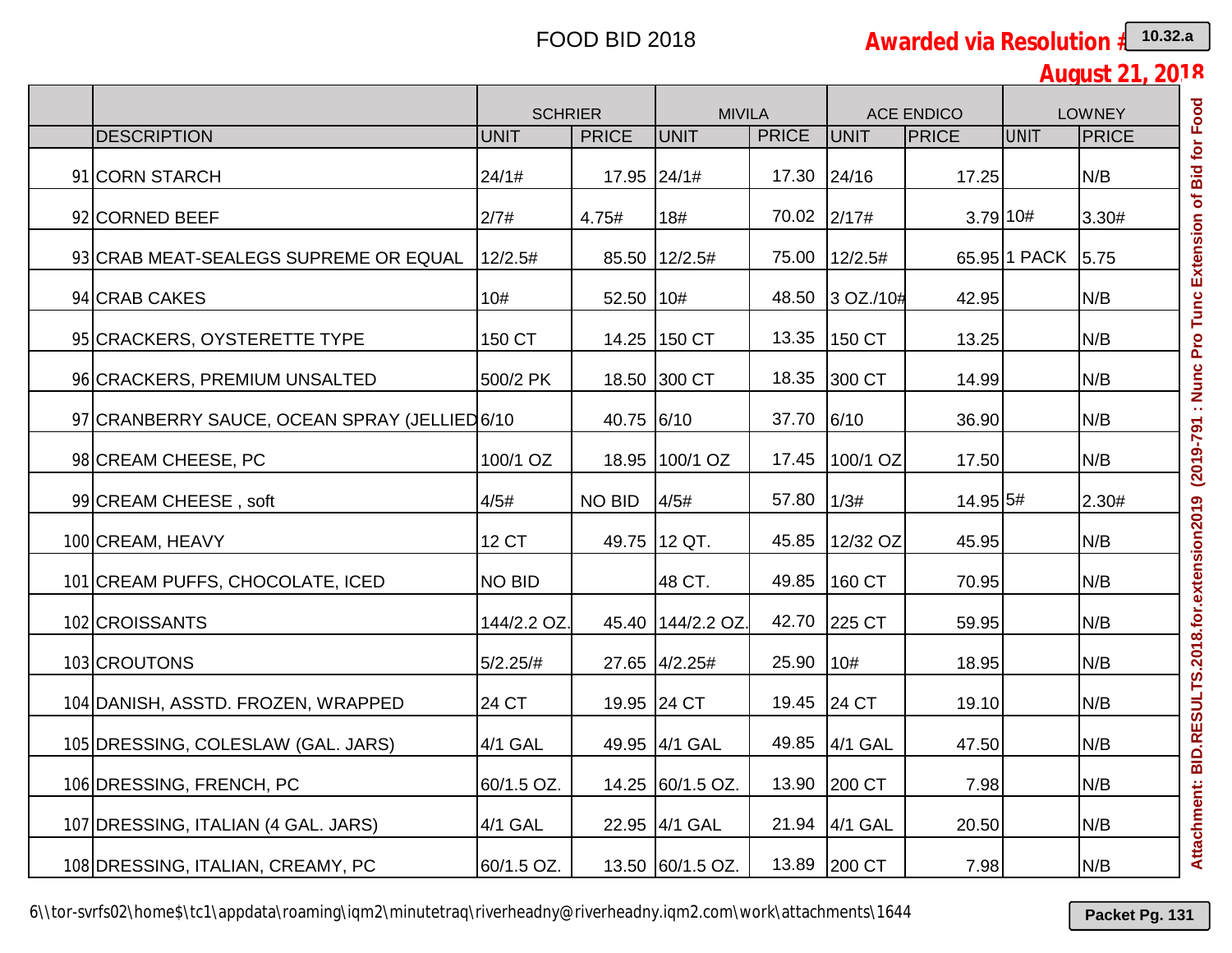**August 21, 2018**

|                                                   |               | <b>SCHRIER</b><br><b>MIVILA</b><br><b>ACE ENDICO</b> |                      |              | <b>LOWNEY</b>           |              |             |              |
|---------------------------------------------------|---------------|------------------------------------------------------|----------------------|--------------|-------------------------|--------------|-------------|--------------|
| <b>DESCRIPTION</b>                                | <b>UNIT</b>   | <b>PRICE</b>                                         | UNIT                 | <b>PRICE</b> | <b>UNIT</b>             | <b>PRICE</b> | <b>UNIT</b> | <b>PRICE</b> |
| 109 DRESSING, RANCH, F/F, PC                      | 60 CT/1.5 C   |                                                      | 19.50 60 CT/1.5 C    | 16.90        | 60 CT                   | 17.95        |             | N/B          |
| 110 DRESSING, THOUSAND ISLAND                     | 4/1 GAL       | $37.95$ 4/1                                          |                      | 36.70        | 4/1                     | 36.50        |             | N/B          |
| 111 ECLAIRS, MINI CHOC ICED FROZEN                | <b>NO BID</b> |                                                      | 39.29   NO BID       |              | 48 CT/2<br>OZ.          | 37.95        |             | N/B          |
| 112 EGGPLANT ROLETTE                              | 48/3.5 OZ.    |                                                      | 39.60 48/3.5 OZ.     | 38.60        | 38/4.5 OZ               | 43.50        |             | N/B          |
| 113 EGG PRODUCT, FROZEN                           | 6/5#          | 46.75 6/5#                                           |                      | 59.40        | 6/5#                    | 41.95        |             | N/B          |
| 114 EGG ROLL, CHICKEN                             | 50 CT         |                                                      | 36.50 50 CT          | 39.85        | 60/3 OZ.                | 45.50        |             | N/B          |
| 115 EGGS, FRESH, DOZEN                            | 30 DZ.        |                                                      | 49.50 30 DZ.         | 36.00        | 30 DZ.                  | 42.50        |             | N/B          |
| 116 FILLING, BLUEBERRY                            | 6/10          | 16.48 6/10                                           |                      | 68.75        | 6/10                    | 64.50        |             | N/B          |
| 117 FISH BREWERS CHOICE                           | 40/4 OZ       |                                                      | 10#<br>68.50 POLLOCK | 64.40        | 40/4 OZ                 | 59.95        |             | N/B          |
| 118 FISH, HEALTHY CHOICE                          | <b>NO BID</b> |                                                      | 10#<br>FLOUNDE<br>R  | 49.70        | IN/B                    |              |             | N/B          |
| 119 FISH CAKES                                    | 10#           | 19.50 10#                                            |                      | 20.95        | 10#/2 OZ                | 18.50        |             | N/B          |
| 120 FISH, FILET                                   | <b>NO BID</b> |                                                      | 4/6 OZ<br>TILAPIA 5- | 27.50        | 4/6 OZ<br><b>POLLAK</b> | 2.39#        |             | N/B          |
| 121 FISH, FLOUNDER                                | 40/4 OZ       | 44.50 OZ                                             | 10#/40-4             | 39.50        | 10#/40-4<br><b>OZ</b>   | 38.50        |             | N/B          |
| 122 POLLACK, POTATO CRUST                         | 29/5.5 OZ     | 71.50 10#                                            |                      | 27.90        | COD 10#                 | 6.99#        |             | N/B          |
| 123 FISH, TILAPIA                                 | 3/5 CT        | 2.15#                                                | 10#                  |              | $3 - 5$<br>27.50 OZ/10# | 35.95        |             | N/B          |
| 124 FISH IN A MINUTE-BATTER DIPPED POLLACK NO BID |               |                                                      | 10#/2 OZ             | 64.40        | 10#/1 OZ                | 36.95        |             | N/B          |
| 125 FISH, OCEAN PERCH BATTERED                    | <b>NO BID</b> |                                                      | <b>NO BID</b>        |              | 10# NO<br><b>BATTER</b> | 7.95#        |             | N/B          |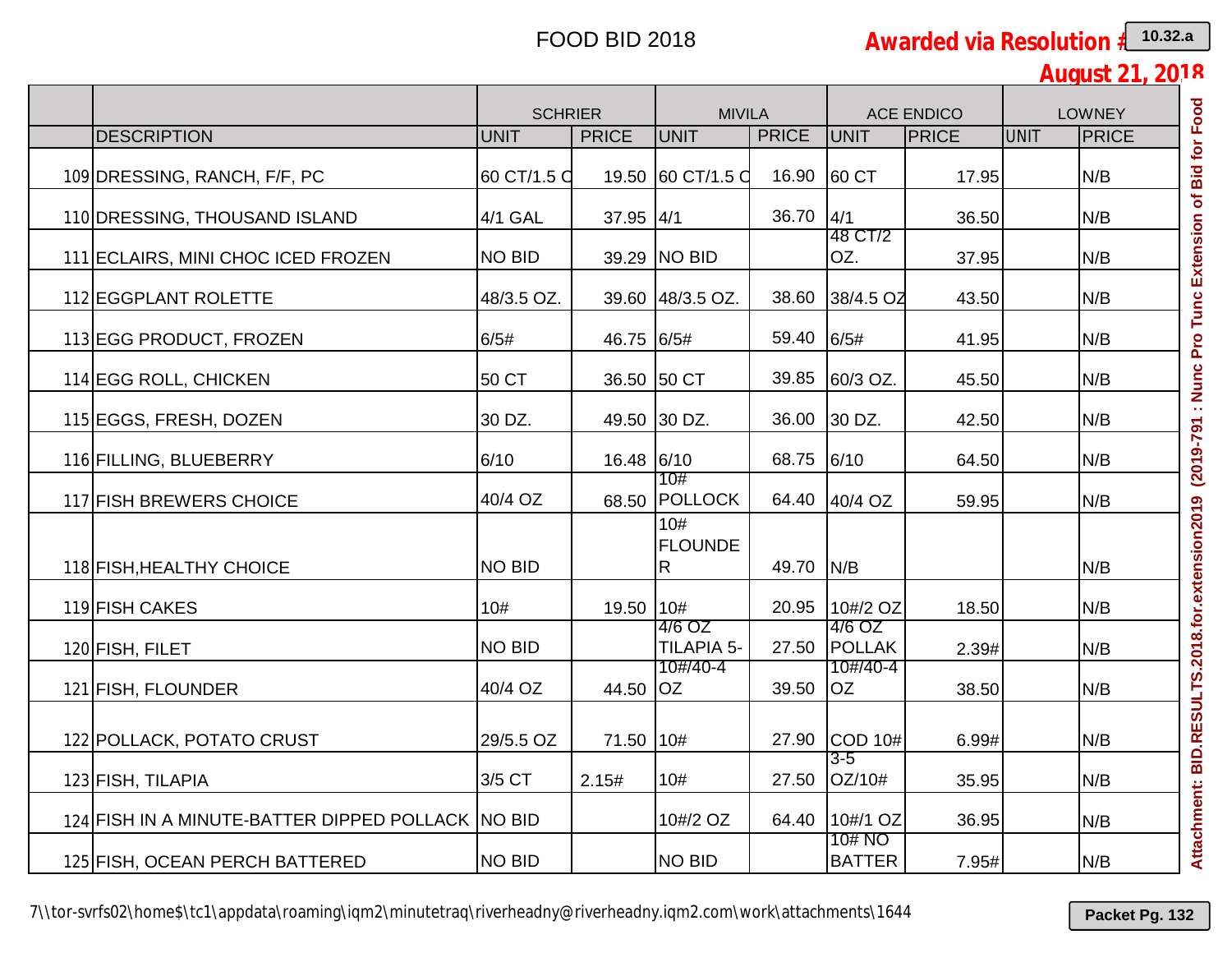**August 21, 2018**

|                                       | <b>SCHRIER</b> |               | <b>MIVILA</b>    |               |           | <b>ACE ENDICO</b> |             | <b>LOWNEY</b> |
|---------------------------------------|----------------|---------------|------------------|---------------|-----------|-------------------|-------------|---------------|
| <b>DESCRIPTION</b>                    | <b>UNIT</b>    | <b>PRICE</b>  | <b>UNIT</b>      | <b>PRICE</b>  | UNIT      | <b>PRICE</b>      | <b>UNIT</b> | <b>PRICE</b>  |
| 126 FISH SOLE SCALLOP & CRAB STUFFED  | 32 CT/5 OZ     |               | 71.75 32 CT/5 OZ | 68.50         | 32 CT/5 Q | 67.95             |             | N/B           |
| 127 FISH, TUNA, LARGE CAN, WHITE      | 6/66 OZ        |               | 97.95 6/66 OZ    | 75.90         | 6/66 OZ   | 76.00             |             | N/B           |
| 128 FLOUR                             | 2/25#          | 17.95 2/25#   |                  | 16.35         | 2/25#     | 16.25 25#         |             | 13.00         |
| 129 FRENCH FRIES, OVEN READY          | 6/5#           | 31.95 6/5#    |                  | 26.80         | 6/5#      | 28.95             |             | N/B           |
| 130 FRUIT COCKTAIL                    | 6/10           | 34.50 6/10    |                  | 30.50         | 6/10      | 30.50             |             | N/B           |
| 131 FRUIT BOWL, ASST.                 |                | <b>NO BID</b> |                  | <b>NO BID</b> | 8#        | 23.95             |             | N/B           |
| 132 FRUIT SALAD MEDLEY                | 6/10           | 39.00         |                  | NO BID        | 8#        | 25.95             |             | N/B           |
| 133 FRUIT SALAD, TROPICAL             | 6/10           | 34.50 6/10    |                  | 32.50         | 6/10      | 31.75             |             | N/B           |
| 134 GARLIC POWDER                     | 16 OZ.         |               | 7.25 16 OZ.      | 6.50          | 18 OZ.    | 6.65              |             | N/B           |
| 135 GRAHAM CRACKERS                   | 200/2 PK       | 20.50 200/2   |                  | 20.45         | 200/2     | 18.25             |             | N/B           |
| 136 GRAHAM CRACKER CRUMBS             | 2/5#           | 27.50 10#     |                  | 19.45         | 10#       | 19.10             |             | N/B           |
| 137 GRAVY MASTER                      | 32 OZ.         |               | 8.65 32 OZ       | 9.95          | 32 OZ     | 9.50              |             | N/B           |
| 138 CLAM BASE, GOLD LABEL OR EQUAL    | 6/1#           | 57.25 6/1#    |                  | 45.85         | 6/1#      | 62.95             |             | N/B           |
| 139 CHICKEN BASE, GOLD LABEL OR EQUAL | 6/1#           | 56.50 12/1#   |                  | 49.85         | 6/1#      | 43.50             |             | N/B           |
| 140 BEEF BASE, GOLD LABEL OR EQUAL    | 6/1#           | 54.50 12/1#   |                  | 57.85         | 6/1#      | 34.95             |             | N/B           |
| 141 HAM, DELI, LOW SODIUM             | <b>26# AVG</b> | 3.15#         | <b>26# AVG</b>   | 64.74         | 2/13#     |                   | 2.69 14#    | 3.50#         |
| 142 HAM, VIRGINIA                     | 10#            | 3.20#         | 40# AVG          | 116.00        | 1/15#     | 2.89              |             | N/B           |
| 143 HAMBURGERS                        | 10#            |               | 31.50 40/4 oz    | 31.90         | 10#       | 28.25 10#         |             | 3.00#         |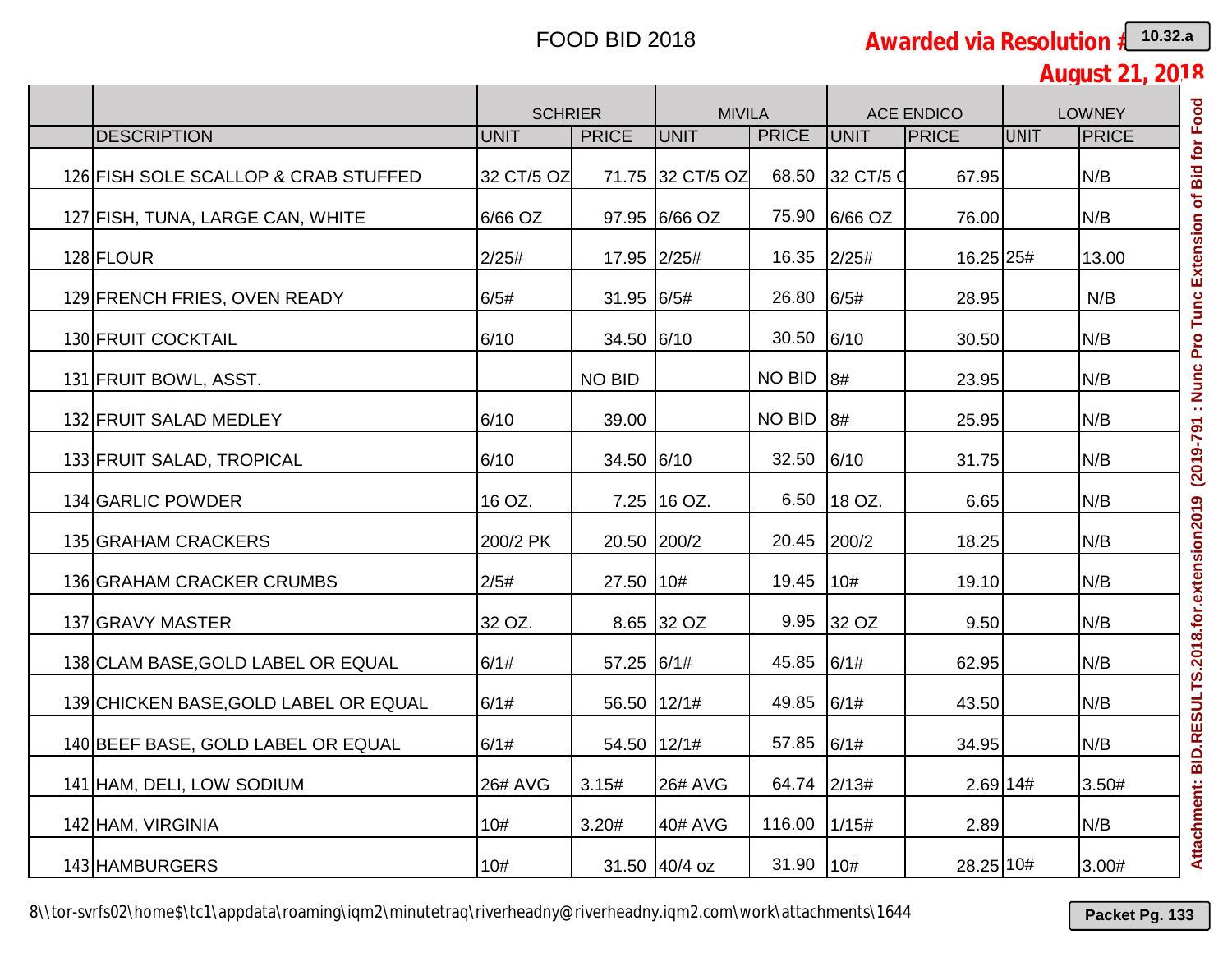**August 21, 2018**

|                                     | <b>SCHRIER</b> |              | <b>MIVILA</b>     |              |                          | <b>ACE ENDICO</b> |             | <b>LOWNEY</b> |
|-------------------------------------|----------------|--------------|-------------------|--------------|--------------------------|-------------------|-------------|---------------|
| <b>DESCRIPTION</b>                  | <b>UNIT</b>    | <b>PRICE</b> | UNIT              | <b>PRICE</b> | <b>UNIT</b>              | <b>PRICE</b>      | <b>UNIT</b> | <b>PRICE</b>  |
| 144 HASH, CORNED BEEF               | 6/10           | 69.50 6/10   |                   | 59.50        | 6/10                     | 66.00             |             | N/B           |
| 145 HERO ROLLS, 3X7                 | 12/6 CT        |              | 46.95 dozen 6"    | 4.95         | 72CT/6"<br><b>SLICED</b> | 22.50             |             | N/B           |
| 146 HOT DOGS, ALL BEEF, SABRETT     | 6/5#           | 134.95 5#    |                   | 19.75        | 8 TO<br>1#/6/5#          | 119.50 5#         |             | 4.50#         |
| 147 ICE CREAM CUP, CHOCOLATE        | 96/4 OZ        |              | 26.95 24/4 OZ     | 11.50        | 48/4 OZ.<br><b>BLUE</b>  | 17.95             |             | N/B           |
| 148 ICE CREAM CUP, STRAWBERRY       | 96/4 OZ        |              | 26.95 24/4 OZ     | 11.50        | 48/4 OZ.                 | 17.95             |             | N/B           |
| 149 ICE CREAM CUP, VANILLA          | 96/4 OZ        |              | 26.95 24/4 OZ     | 11.50        | 48/4 OZ.                 | 17.95             |             | N/B           |
| 150 ICE CREAM CUP, VANILLA FAT FREE | 24/1 OZ        |              | 8.50 24/4 OZ      | 11.50        | 48/4 OZ.                 | 22.50             |             | N/B           |
| 151 JELL-O, CITRUS                  | 12/24 OZ       |              | 25.25 12/24 OZ    | 23.75        | 12/24 OZ                 | 26.95             |             | N/B           |
| 152 JELL-O, RED 24 OZ.              | 12/24 OZ       |              | 12/25 OZ 12/24 OZ | 23.75        | 12/24 OZ                 | 26.95             |             | N/B           |
| 153 JELLY, MINT                     | 6/4#           | 31.50 6/4#   |                   | 29.00        | 6/4#                     | 28.95             |             | N/B           |
| 154 JELLY, GRAPE, PC                | 200 ct         |              | 8.25 200 ct       | 7.60         | 200 ct                   | 7.55              |             | N/B           |
| 155 JUICE, APPLE                    | 48/6 OZ        |              | 10.50 8/64 oz     | 15.48        | 8/64 oz                  | 18.95             |             | N/B           |
| 156 JUICE, APPLE RASPBERRY, S/F     | N/B            |              | N/B               | NO BID       | N/B                      |                   |             | N/B           |
| 157 JUICE, CRANBERRY                | 8/64 OZ        |              | 19.95 8/64 OZ     | 23.85        | 8/64 OZ                  | 22.95             |             | N/B           |
| 158 JUICE, GRAPE, SUGAR FREE        | <b>NO BID</b>  |              | N/B               | NO BID       | N/B                      |                   |             | N/B           |
| 159 JUICE, LEMONADE, CUPS           | <b>NO BID</b>  |              | 72/4 OZ           | 10.95        | 96 CT                    | 10.50             |             | N/B           |
| 160 JUICE, ORANGE, DIET OR SF       | <b>NO BID</b>  |              | N/B               | NO BID       | N/B                      |                   |             | N/B           |
| 161 JUICE, ORANGE - FROZEN (4 OZ)   | 70/4 OZ        |              | 12.50 70/4 OZ     |              | 11.50 72 CT              | 11.75             |             | N/B           |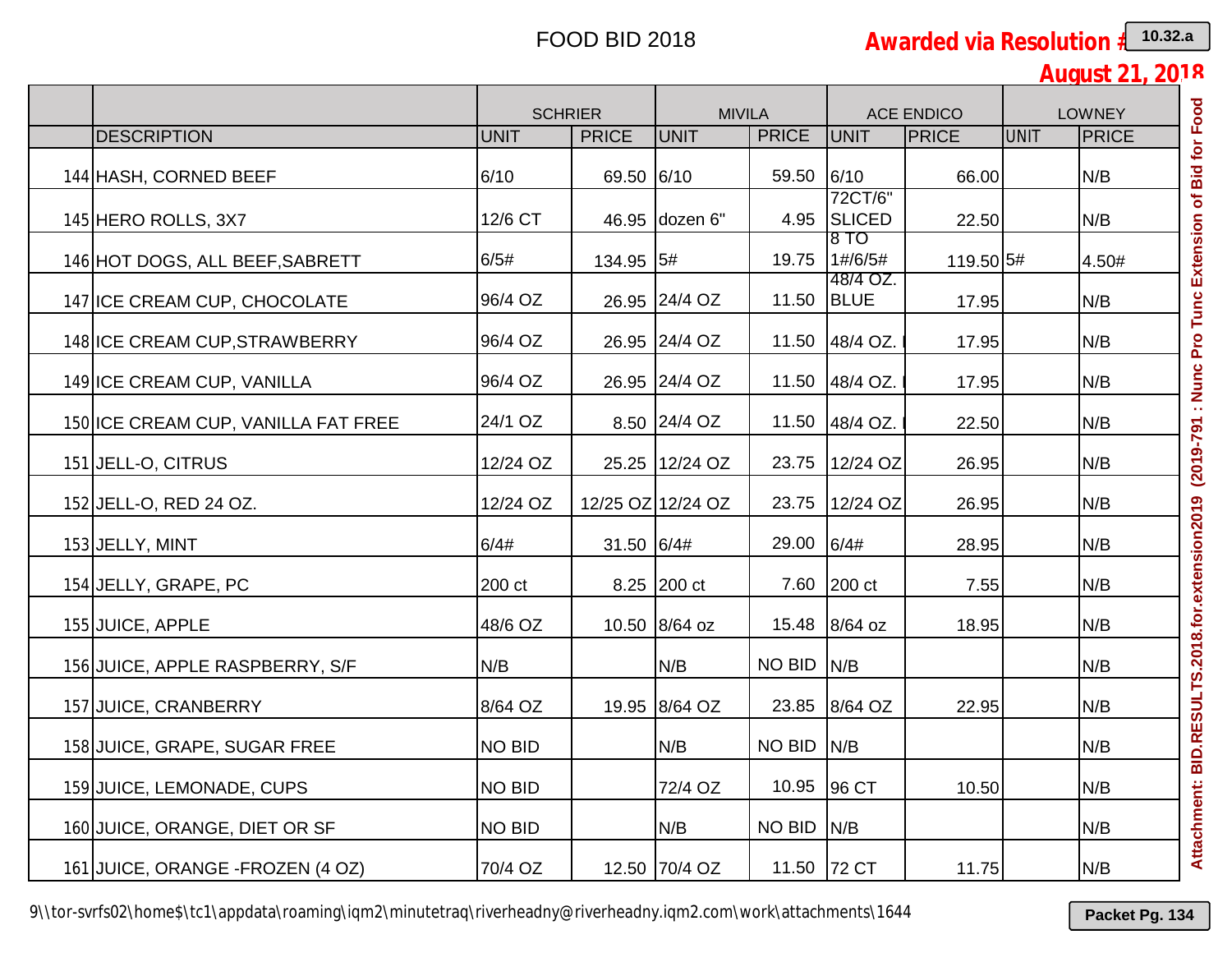**August 21, 2018**

|                                       | <b>SCHRIER</b> |              | <b>MIVILA</b>    |              |                       | <b>ACE ENDICO</b> |              | <b>LOWNEY</b> |
|---------------------------------------|----------------|--------------|------------------|--------------|-----------------------|-------------------|--------------|---------------|
| <b>DESCRIPTION</b>                    | <b>UNIT</b>    | <b>PRICE</b> | <b>UNIT</b>      | <b>PRICE</b> | <b>UNIT</b>           | PRICE             | <b>UNIT</b>  | <b>PRICE</b>  |
| 162 JUICE, PINEAPPLE 46 OZ.           | 12/46 OZ       |              | 26.50 12/46 OZ   | 24.75        | 12/46 OZ              | 23.95             |              | N/B           |
| 163 JUICE, PINEAPPLE/ORANGE, CUPS     | 70/4 OZ        |              | 13.50 72 CT      | 12.15        | <b>72 CT</b>          | 11.85             |              | N/B           |
| 164 KALE, FROZEN                      | 12/3#          | 31.50 12/3#  |                  | 29.16        | 12/3#                 | 28.50             |              | N/B           |
| 165 KETCHUP, IND. HEINZ OR EQUAL      | 1000 CT        |              | 14.50 1000 CT    | 19.85        | 1000 CT               | 12.95             |              | N/B           |
| 166 KETCHUP, HEINZ (OR EQUAL)         | 6/10           | 34.95 6/10   |                  | 32.50        | 6/10                  | 20.50             |              | N/B           |
| 167 KIDNEY BEANS (6 LB. CANS)         | 6/10           | 22.50 6/10   |                  | 21.45        | 6/10                  | 24.50 6/10        |              | 25.00         |
| 168 KRABBY CAKES                      | <b>NO BID</b>  |              | 10#/3 OZ         | 48.50        | 10#/3 OZ              | 42.95             |              | N/B           |
| 169 LASAGNA ROLL UPS                  | 6/3.5 OZ       |              | 35.50 6/3.5 OZ   | 29.60        | 10#/3 OZ              | 39.03             |              | N/B           |
| 170 LETTUCE, ICEBERG, FRESH           | 24 CT          |              | 29.50 24 CT      | 27.90        | 24 CT                 |                   |              | N/B           |
| 171 LOBSTER TAILS                     | <b>NO BID</b>  |              | 10#/40-4<br>OZ.  | 996.00       | 10#/40-4<br><b>OZ</b> | 215.00            |              | N/B           |
| 172 MACARONI SALAD                    | 8#             | 31.50 8#     |                  | 12.56        | 8#                    | 10.95             |              | N/B           |
| 173 MANICOTTI, CELENTANO 60/2.7 oz    | 60/2.67 OZ     |              | 26.95 60/2.67 OZ | 20.75        | 4/47<br>OZ/72         | 33.50             |              | N/B           |
| 174 MARGARINE, BLOCK                  | 30/1#          | 24.50 30/1#  |                  | 19.80        | 30/1#                 | 24.50             |              | N/B           |
| 175 MAYONNAISE, (IND.) HELLMANS/EQUAL | 210 CT         |              | 31.50 210 CT     | 26.60        | 200 CT                | 8.25              |              | N/B           |
| 176 MAYONNAISE, HELLMANN'S            | 4/1 GAL        |              | 59.50 4/1 GAL    |              | 55.50 4/1 GAL         |                   | 53.95 4 GAL. | 53.00         |
| 177 MEATBALLS, ITALIAN, COOKED 20Z    | 2/5#           | 29.50 2/5#   |                  | NO BID       | 2/5#                  | 31.95 10#         |              | 26.00         |
| 178 MEATBALLS, PLAIN                  | 10#/2 OZ       |              | 20.75 10#/2 OZ   | 15.50        | 10#/2 OZ              | 23.60             |              | N/B           |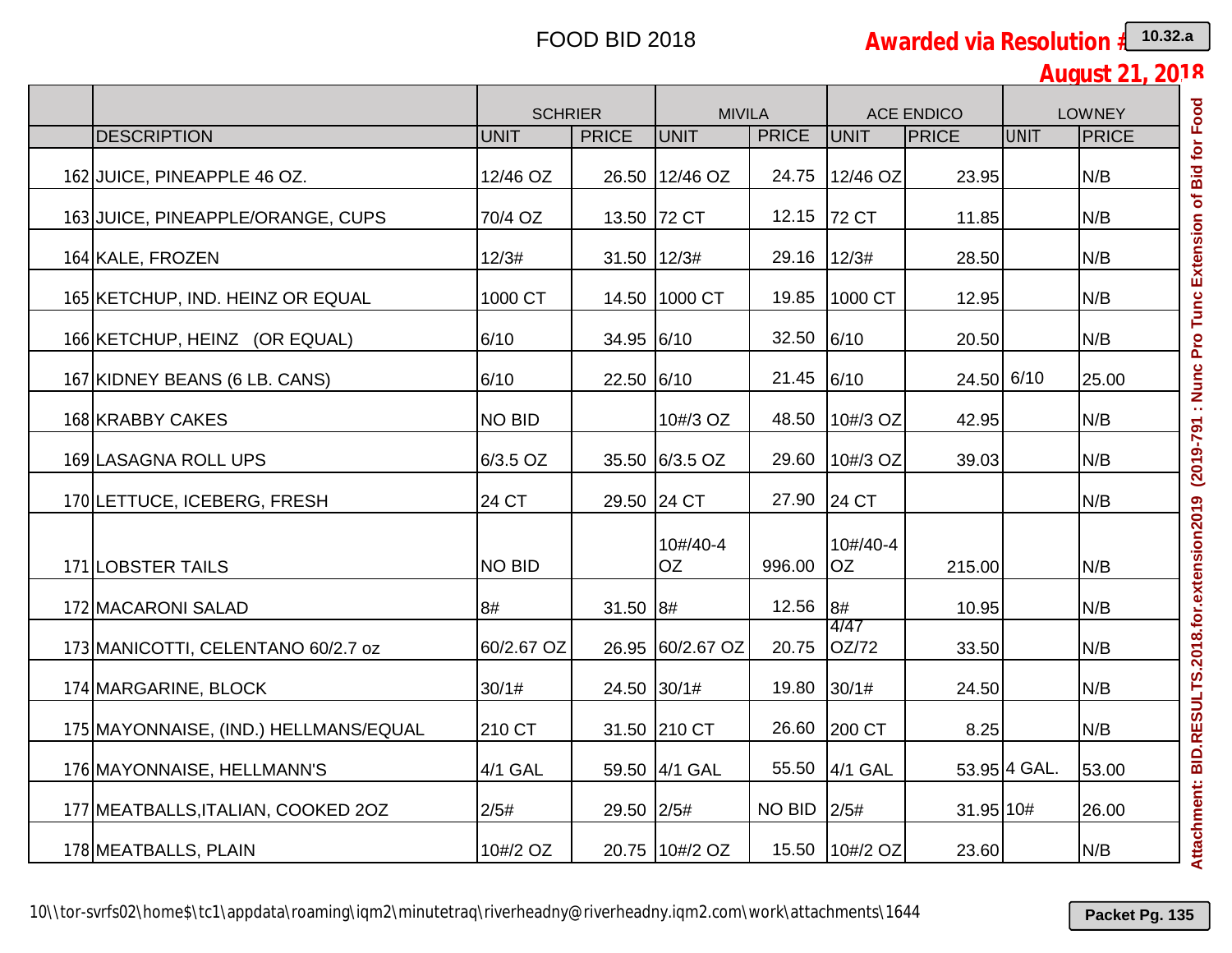**August 21, 2018**

|                                         | <b>SCHRIER</b> |               | <b>MIVILA</b>    |               |               | <b>ACE ENDICO</b> |               | <b>LOWNEY</b> |
|-----------------------------------------|----------------|---------------|------------------|---------------|---------------|-------------------|---------------|---------------|
| <b>DESCRIPTION</b>                      | <b>UNIT</b>    | <b>PRICE</b>  | <b>UNIT</b>      | <b>PRICE</b>  | UNIT          | <b>PRICE</b>      | <b>UNIT</b>   | PRICE         |
| 179 MEATBALLS, MAMA, ITALIAN 2 OZ       | 10#            | 29.50 N/B     |                  | <b>NO BID</b> | N/B           |                   |               | N/B           |
| 180 MEATBALLS, SWEDISH                  | 10#/2 OZ       |               | 39.50 10#/2 OZ   | 36.00         | 4/60 OZ       | 55.00 10#         |               | 23.00         |
| 181 MRS. DASH .025                      | 3/21 OZ        |               | 59.50 12/2/5 OZ  | 36.40         | 300 CT        | 29.95             |               | N/B           |
| 182 MUFFINS, BLUEBERRY                  | 12/6 OZ        |               | 12.50 24/3.6 OZ  | 11.90         | $12/5$ OZ     | 11.50             |               | N/B           |
| 183 MUFFINS, BANANA, with nuts          | 12/6 OZ        |               | 12.50 48/3.6 OZ  | 23.80         | 12/5 OZ       | 11.50             |               | N/B           |
| 184 MUFFINS, CHOCOLATE CHIP             | 12/6 OZ        |               | 12.50 48/3.6 OZ  | 23.80         | 12/5 OZ       | 11.50             |               | N/B           |
| 185 MUSHROOMS, CANNED                   | 6/10           | 38.50 6/10    |                  | 36.90         | 6/10          | 34.75             |               | N/B           |
| 186 MUSTARD, GULDEN'S                   | 4/1 GAL        |               | 29.82 4/1 GAL    | 25.90         | 4/1 GAL       |                   | 19.95 4/1 GAL | 32.00         |
| 187 MUSTARD, GULDEN'S, PC               | 500 CT         |               | 18.95 500 CT     | 17.80         | 500 CT        | 16.95             |               | N/B           |
| 188 MUSTARD, HONEY, PC                  | 60/1.5 OZ.     |               | 17.25 60/1.5 OZ. | 16.05         | 200 CT        | 8.50              |               | N/B           |
| 189 NUTMEG                              | 16 OZ          |               | 10.50 16 OZ      | 9.85          | 16 OZ         | 11.95             |               | N/B           |
| 190 OATMEAL, QUAKER OATS, OLD FASHIONED | 12/48 OZ       |               | 28.50 8/42 OZ.   | 22.90         | 12/42 OZ      | 34.95             |               | N/B           |
| 191 OKRA, CUT, FROZEN                   | 12/2#          | 21.50   12/2# |                  | 19.68         | 12/2#         | 19.50             |               | N/B           |
| 192 OLIVES, BLACK                       | 6/10           | 29.95 6/10    |                  | 26.70         | 6/10          | 27.95             |               | N/B           |
| 193 OLIVES, GREEN                       | 4/1 GAL        |               | 42.50 4/1 GAL    |               | 38.00 4/1 GAL | 36.95             |               | N/B           |
| 194 ONION POWDER                        | 14 OZ          |               | 6.15   16 OZ     |               | 2.89 20 OZ    | 5.65              |               | IN/B          |
| 195 ONIONS, FRESH, RED                  | 10#            | 8.95 25#      |                  | 25.95         | 5#            | 5.50              |               | N/B           |
| 196 ONIONS, PEARL, FROZEN               | 12/2#          |               | 34.50 12/2.5#    | 32.70         | 12/2#         | 23.95             |               | N/B           |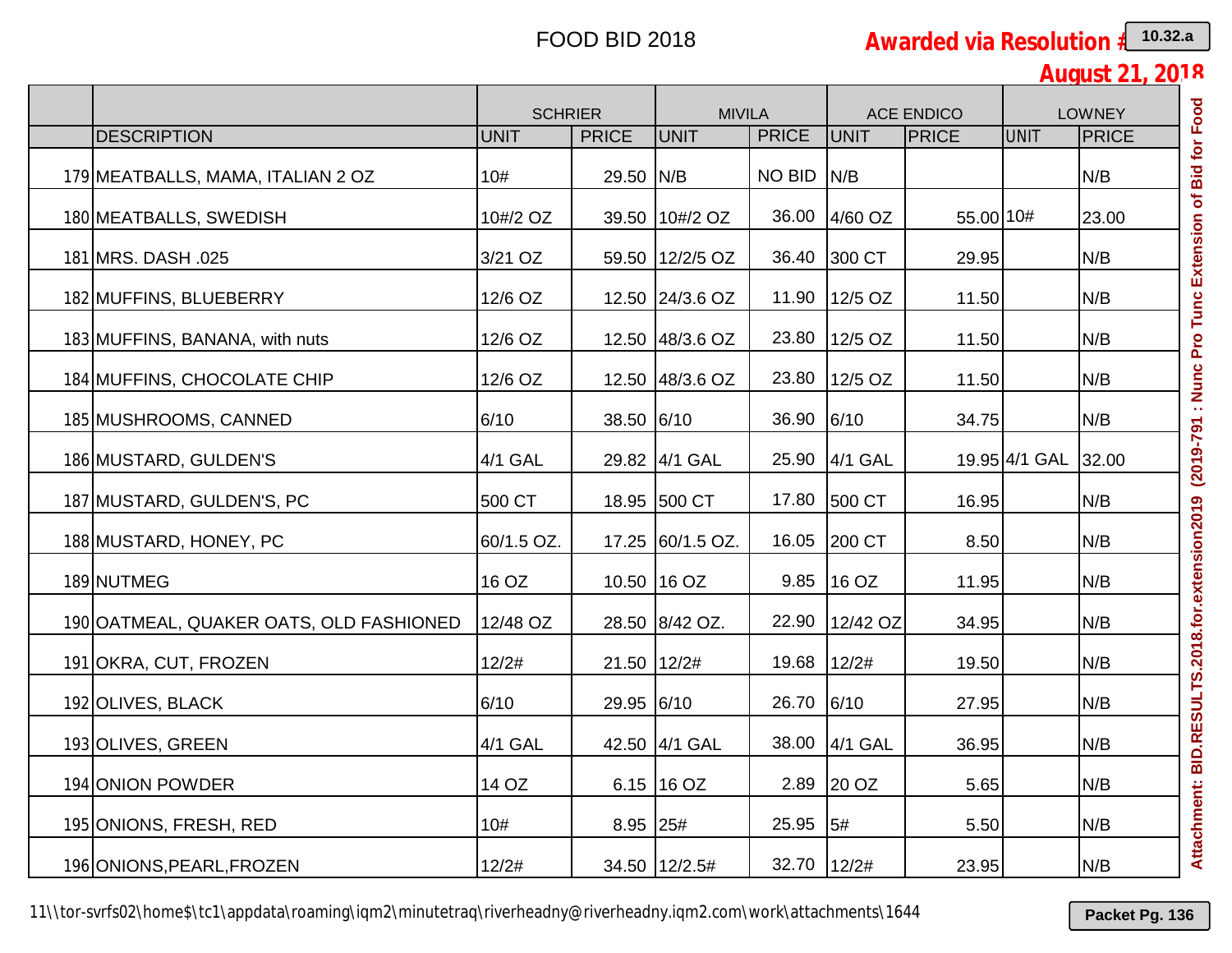|                                        |               | <b>SCHRIER</b> | <b>MIVILA</b>  |              |               | <b>ACE ENDICO</b> |      | <b>LOWNEY</b> |
|----------------------------------------|---------------|----------------|----------------|--------------|---------------|-------------------|------|---------------|
| <b>DESCRIPTION</b>                     | <b>UNIT</b>   | <b>PRICE</b>   | <b>UNIT</b>    | <b>PRICE</b> | <b>UNIT</b>   | <b>PRICE</b>      | UNIT | PRICE         |
| 197 ORANGES, FRESH                     | 1/113 CT      |                | 42.50 1/113 CT | 41.85        | 1/113 CT      |                   |      | N/B           |
| 198 ORANGES, MANDARIN, CUPS, 4 OZ.     | <b>NO BID</b> |                | 36 CT          | 22.60        | 36 CT         | 21.98             |      | N/B           |
| 199 OREGANO                            | 16 OZ         |                | $3.35$   16 OZ |              | 3.90 24 OZ    | 6.25              |      | N/B           |
| 200 PAM SPRAY                          | 6/17 OZ       |                | 15.40 6/17 OZ  |              | 14.40 6/17 OZ | 16.95             |      | N/B           |
| 201 PAPRIKA                            | 16 OZ         |                | $3.25$ 16 OZ   | 2.50         | 18 OZ.        | 2.95              |      | N/B           |
| 202 PARSLEY, FLAKES                    | 8 OZ          |                | 4.25 12 OZ     | 5.70         | 110Z          | 7.25              |      | N/B           |
| 203 PASTA, EGG NOODLES                 | 10#           | 15.50 10#      |                | 14.80        | 10#           | 13.69             |      | N/B           |
| 204 PASTA, ELBOW MACARONI              | 20#           |                | 29.24 2/10#    | 12.40        | 2/10#         | 11.98             |      | N/B           |
| 205 PASTA, PENNE                       | 20#           |                | 14.75 2/10#    | 12.40 2/10#  |               | 11.98             |      | N/B           |
| 206 PASTA, ROTINI                      | 20#           |                | 14.75 2/10#    | 12.40 2/10#  |               | 11.98             |      | N/B           |
| 207 PASTA, SPAGHETTI                   | 20#           |                | 14.75 2/10#    | 12.40 2/10#  |               | 11.98             |      | N/B           |
| 208 PASTA, SHELLS, MEDIUM              | 20#           |                | 14.75 2/10#    | 12.40 2/10#  |               | 11.98             |      | N/B           |
| 209 PASTA, TRI-COLOR MACARONI          | 10#           |                | 12.95 24/1#    | 24.00 2/10#  |               | 21.98             |      | N/B           |
| 210 PASTA, ZITI                        | 20#           |                | 14.75 2/10#    | 12.40 2/10#  |               | 11.98             |      | N/B           |
| 211 PASTRY DOUGH SQUARES 5X5           | <b>NO BID</b> |                | 15#            | 44.25        | 120 CT        | 44.97             |      | N/B           |
| 212 PEACHES, SLICED, NATURAL, NO SUGAR | 6/10          | 36.50 6/10     |                | 29.40        | 6/10          | 29.98             |      | N/B           |
| 213 PEANUT BUTTER                      | 6/5#          | 45.00 6/5#     |                | 36.90        | 6/5#          | 35.95             |      |               |
| 214 PEAR HALVES, NATURAL, NO SUGAR     | 6/10          | 36.50 6/10     |                | 29.85 6/10   |               | 31.50             |      | N/B           |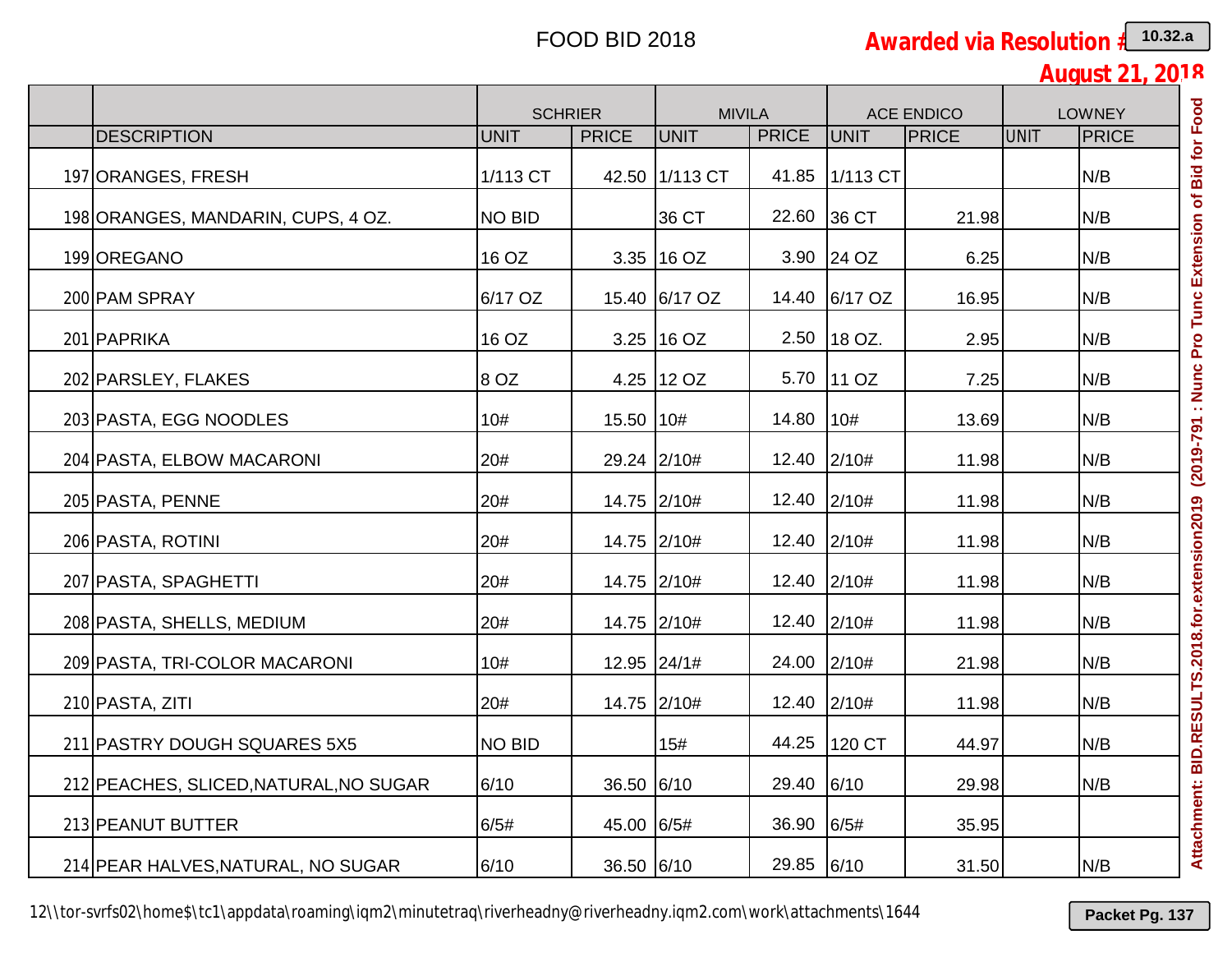|                                      | <b>SCHRIER</b>         |              | <b>MIVILA</b>        |              |                             | <b>ACE ENDICO</b> | <b>LOWNEY</b> |              |
|--------------------------------------|------------------------|--------------|----------------------|--------------|-----------------------------|-------------------|---------------|--------------|
| <b>DESCRIPTION</b>                   | <b>UNIT</b>            | <b>PRICE</b> | <b>UNIT</b>          | <b>PRICE</b> | <b>UNIT</b>                 | <b>PRICE</b>      | <b>UNIT</b>   | <b>PRICE</b> |
| 215 PEARS, FRESH                     | 120 CT                 |              | 42.50 80 CT          | 52.90        | 100 CT                      |                   |               | N/B          |
| 216 PEAS & CARROTS, FROZEN           | 12/2.5#                |              | 22.95 12/2.5#        | 21.00        | 12/2.5#                     | 20.95             |               | N/B          |
| 217 PEAS, FROZEN                     | 12/2.5#                |              | 22.75 12/2.5#        | 21.00        | 12/2.5#                     | 20.75             |               | N/B          |
| 218 PEARS, DICED, NATURAL, NO SUGAR  | 6/10                   | 27.50 6/10   |                      | 26.50        | 6/10                        | 26.50             |               | N/B          |
| 219 PEPPER STRIPS, MIXED RED & GREEN | 6.10                   | 29.75 6#10   |                      | 24.90        | <b>20# FRZ</b>              | 23.93             |               | N/B          |
| 220 PEPPER, BLACK                    | 16 OZ.                 |              | $9.25$ 16 OZ.        | 6.90         | 16 OZ.                      | 8.50              |               | N/B          |
| 221 PEPPER, BLACK, PC                | 3000 CT                |              | 8.95 3000 CT         | 8.40         | 300 CT                      | 8.50              |               | N/B          |
| 222 PEPPERONI, DELI                  | 5#                     |              | 20.75 4# AVG         | 15.92        | 1/4.5#                      | 4.29              |               | N/B          |
| 223 PEPPERS, GREEN, FRESH            | 25#                    | 27.95 25#    |                      | 28.90        | 25#                         |                   |               | N/B          |
| 224 PEPPERS, RED, FRESH              | 25#                    | 37.95 25#    |                      | 39.75        | 25#                         |                   |               | N/B          |
| 225 PICKLE SPEARS                    | 5 GAL/270<br><b>CT</b> | 23.75 CT     | 5 GAL/270            | 21.30        | <b>GAL/270</b><br><b>CT</b> | 26.50             |               | N/B          |
| 226 PICKLE, DILL CHIPS B & G         | 4/1 GAL                |              | 20.50 4/1 GAL        | 20.90        | 4/1 GAL                     | 22.50             |               | N/B          |
| 227 PIE. COCONUT CUSTARD             | 6/10"                  |              | 6/42<br>39.75 OZ/10" | 36.50        | 6/42<br>OZ/10"              | 31.95             |               | N/B          |
| 228 PIE FILLING, CHERRY              | 6/#10                  | 63.50 6/#10  |                      | 59.00        | 3/10                        | 52.50             |               | N/B          |
| 229 PIE. PEACH                       | 6/10"                  |              | 44.50 6/#10          |              | 41.00 6/47 OZ               | 52.50             |               | N/B          |
| 230 PIE SHELLS, FROZEN 10"           | 20 CT                  |              | 30.50 20 CT          | 28.60        | 20 CT                       | 27.50             |               | N/B          |
| 231 PIE, PUMPKIN                     | 6/46<br>OZ/10"         |              | 6/46<br>36.50 OZ/10" | 34.80        | 6/46<br>OZ/10"              | 28.95             |               | N/B          |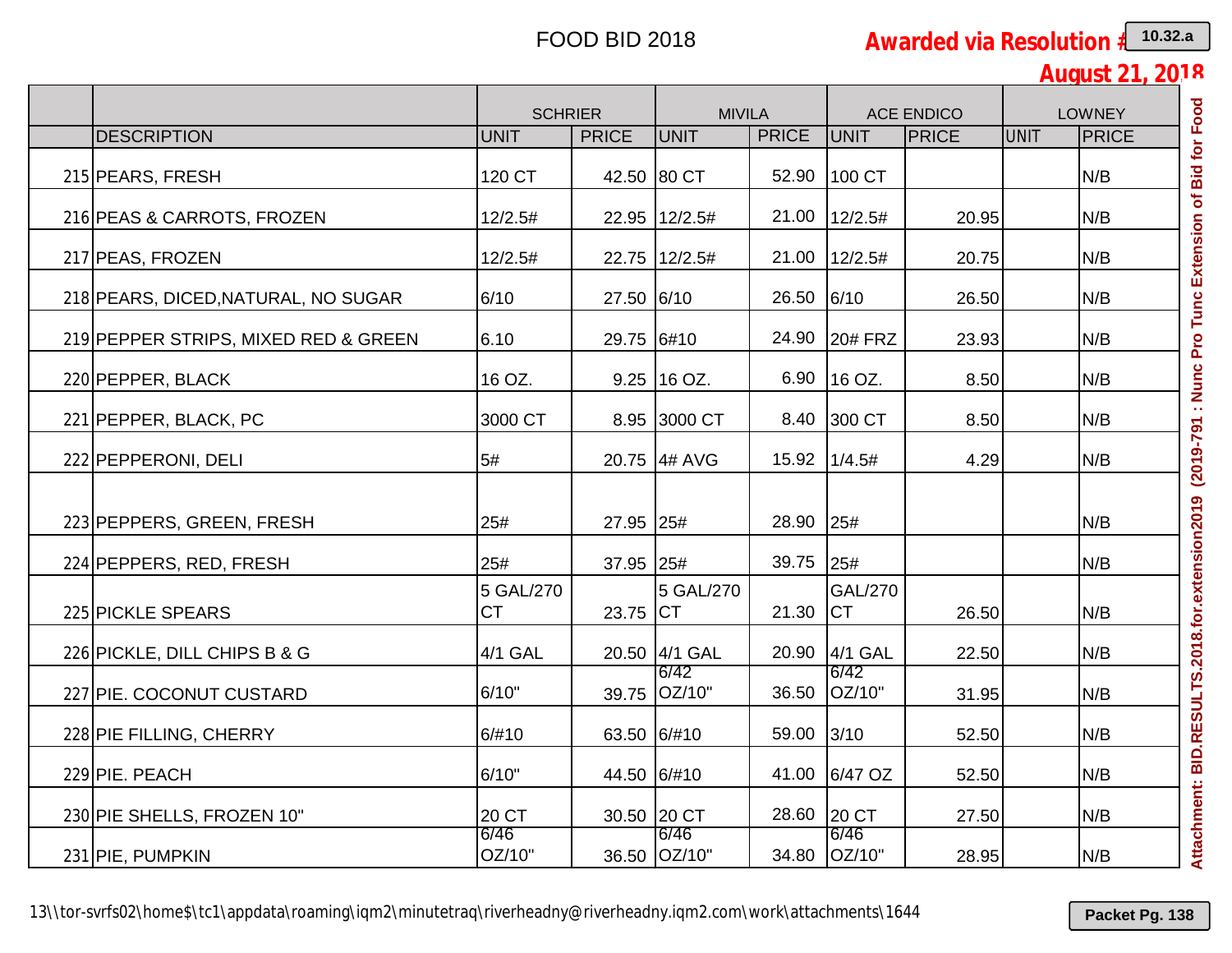|                                           | <b>SCHRIER</b>      |              | <b>MIVILA</b>              |              |                        | <b>ACE ENDICO</b> | <b>LOWNEY</b> |              |
|-------------------------------------------|---------------------|--------------|----------------------------|--------------|------------------------|-------------------|---------------|--------------|
| <b>DESCRIPTION</b>                        | UNIT                | <b>PRICE</b> | UNIT                       | <b>PRICE</b> | UNIT                   | <b>PRICE</b>      | UNIT          | <b>PRICE</b> |
| 232 PIES, MRS. SMITH, APPLE 10"           | 6/46<br>OZ/10"      |              | 6/46<br>39.50 OZ/10"       | 36.70        | 6/46<br>OZ/10"         | 27.95             |               | N/B          |
| 233 PINEAPPLE CHUNKS                      | 6/10"               | 34.50 6/10   |                            | 28.75        | 6/10                   | 29.50             |               | N/B          |
| 234 PINEAPPLE SLICED                      | 6/10                | 34.95 6/10   |                            | 29.25        | 6/10                   | 29.50             |               | N/B          |
| 235 PLUMS, FRESH                          | 28#                 |              | 80-100<br>49.50 APPROX     | 45.40        | 25#                    |                   |               | N/B          |
| 236 POPCORN, VENDING                      | 72 CT               |              | 26.50 72 CT                | 23.50        | 104<br>CT/.62          | 34.95             |               | N/B          |
| 237 PORK & BEANS, (BAKED) BUSH'S OR EQUAL | 6/10                | 23.25 6/10   | 47#                        | 26.10        | 6/10                   | 21.15 6/10        |               | 23.00        |
| 238 PORK LOIN, RAW, CENTER CUT            | $2/6 - 9#$          | 2.49#        | <b>APPROX</b><br>52 CT/3.1 | 115.15       | 10#                    | 1.99 10#          |               | 1.95#        |
| 239 PORK PATTIES, RIB-B-QUE, COOKED       | 100/3 OZ            | 95.50 OZ     |                            | 42.90        | 52 CT/3.1              | 38.50             |               | N/B          |
| 240 PORK BABYBACK RIBS, RAW               | 18/2.5#             | 3.40#        | 32# AVG                    | 102.08       | $25/2 - 2 -$<br>1/4# @ | 2.56#             | 10#           | 3.30#        |
| 241 POTATO AU GRATIN, DRY                 | 6/2.25#<br>104 CT/1 |              | 53.50 6/2.25#<br>104 CT/1  | 48.60        | 12/20 OZ<br>104 CT/1   | 56.95             |               | N/B          |
| 242 POTATO CHIPS                          | <b>OZ</b>           | 41.68 OZ     |                            | 32.75        | <b>OZ</b>              | 34.95             |               | N/B          |
| 243 POTATOES, FRESH, IDAHO                | 50#                 | 20.50 50#    |                            | 19.80        | 50#                    | 19.50             |               | N/B          |
| 244 POTATOES, HASH BROWN PATTY            | 240 CT              |              | 36.75 120/2.5 OZ           | 28.00        | 6/3#/2 OZ              | 34.90             |               | N/B          |
| 245 POTATOES, INSTANT                     | 6/10                | 41.50 6/10   |                            | 37.30        | 6/10<br>6/3#/2         | 36.50             |               | N/B          |
| 246 POTATO PANCAKE                        | 432/.67 OZ          |              | 39.50 432/.67 OZ           | 38.60        | <b>OZ</b>              | 38.50             |               | N/B          |
| 247 POTATO SALAD                          | 8#                  | 11.25 8#     |                            | 10.56        | 8#                     | 10.50             |               | N/B          |
| 248 POTATO SKINS                          | 4/4#                | 36.50 4/4#   |                            | 38.50        | 4/4#                   | 34.50             |               | N/B          |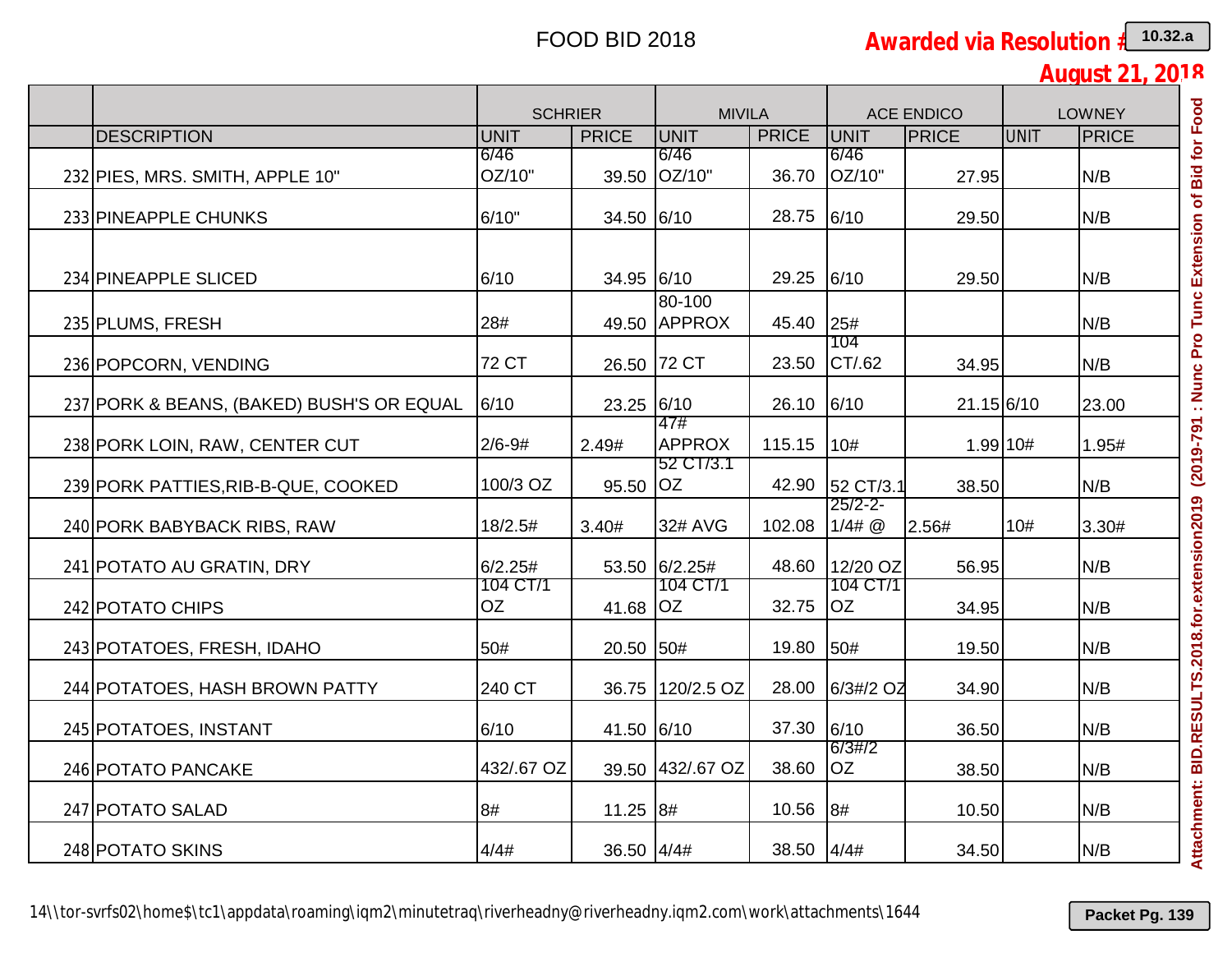**August 21, 2018**

|                                           |                 | <b>SCHRIER</b> | <b>MIVILA</b>  |               |                     | <b>ACE ENDICO</b> |             | <b>LOWNEY</b> |
|-------------------------------------------|-----------------|----------------|----------------|---------------|---------------------|-------------------|-------------|---------------|
| <b>DESCRIPTION</b>                        | <b>UNIT</b>     | <b>PRICE</b>   | <b>UNIT</b>    | <b>PRICE</b>  | UNIT                | <b>PRICE</b>      | <b>UNIT</b> | PRICE         |
| 249 POTATOES, SWEET, FRESH                | 1/40#           | 23.50 1/40#    |                | 23.35         | 1/40#               | 22.95             |             | N/B           |
| 250 POT ROAST W/GRAVY COOKED              | 3/6#            | 5.95#          | 12/11 OZ       | 44.95         | 2/15#               | 5.09              |             | N/B           |
| 251 PRETZEL, VENDING                      | 88 CT           |                | 32.50 88 CT    | 31.30         | 120/.5<br><b>OZ</b> | 20.95             |             | N/B           |
| 252 PUDDING, BANANA                       | 6/10            | 28.50 6/10     |                | 26.70         | 6/10                | 26.75             |             | N/B           |
| 253 PUDDING, BUTTERSCOTCH                 | 6/10            | 27.75 6/10     |                | 25.70         | 6/10                | 26.75             |             | N/B           |
| 254 PUDDING, CHOCOLATE                    | 6/10            | 26.50 6/10     |                | 25.70         | 6/10                | 25.75             |             | N/B           |
| 255 PUDDING, LEMON                        | 6/10            | 29.50 6/10     |                | 28.25         | 6/10                | 25.75             |             | N/B           |
| 256 PUDDING, RICE                         | 6/10            | 32.95 6/10     |                | 31.70         | 6/10                | 31.50             |             | N/B           |
| 257 PUDDING, TAPIOCA                      | 6/10            | 32.95 6/10     |                | 31.70         | 6/10                | 31.50             |             | N/B           |
| 258 PUDDING, VANILLA                      | 6/10            | 26.50 6/10     |                | 25.80         | 6/10                | 25.75             |             | N/B           |
| 259 PUNCH                                 | <b>12/2 GAL</b> | <b>NO BID</b>  | 12/2 GAL       | <b>NO BID</b> | 12/2 GAL            | 18.95             |             | N/B           |
| 260 RAVIOLI, CANNED, BEEF, W/TOMATO SAUCE | 6/10            | 34.95 6/10     |                | 33.25         | 6/10                | 39.95             |             | N/B           |
| 261 RELISH                                | 4/1 GAL         |                | 23.75 4/1 GAL  | 20.90         | 4/1 GAL             |                   | 22.95 1 GAL | 8.00          |
| 262 RELISH (INDIVIDUAL)                   | 200 CT          |                | 5.65 200 CT    |               | 5.60 200 CT         | 5.75              |             | N/B           |
| 263 RICE, MEXICAN FIESTA                  | 6/2.5 OZ        |                | 36.50 6/2.5 OZ | 34.60         | 2/5#                | 33.95             |             | N/B           |
| 264 RICE, GARDEN BLEND                    | N/B             |                | N/B            |               | 6/36                | 60.48             |             | N/B           |
| 265 RICE PILAF                            | 6/36 OZ         |                | 23.95 6/36 OZ  | 20.90         | 6/36 OZ             | 27.95             |             | N/B           |
| 266 RICE, SPANISH                         | N/B             |                | N/B            |               | 6/36 OZ             | 52.50             |             | N/B           |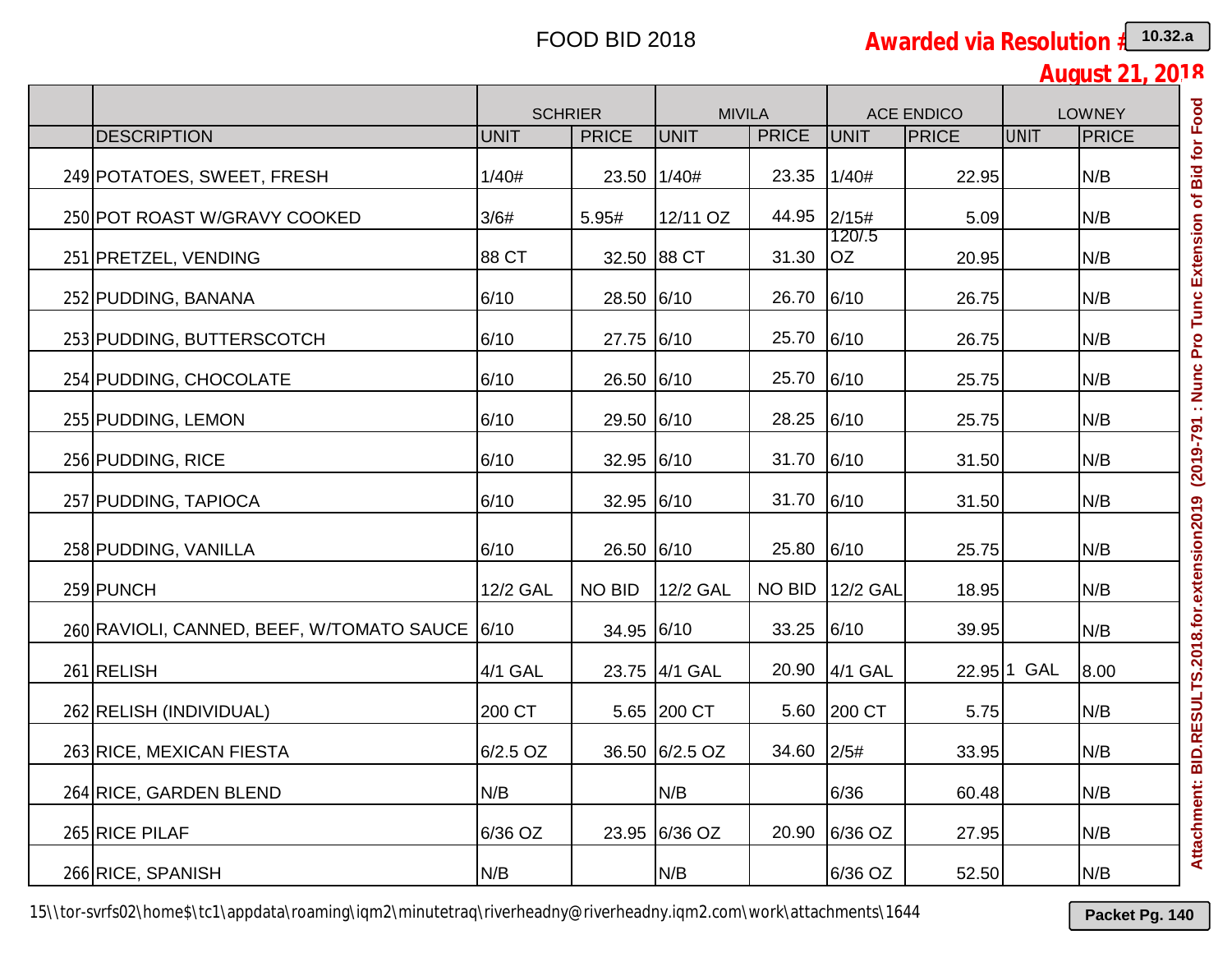| <b>August 21</b> |  | በ1ጸ |
|------------------|--|-----|
|                  |  |     |

|                                                                                         | <b>SCHRIER</b> |               | <b>MIVILA</b>  |              |               | <b>ACE ENDICO</b> | <b>LOWNEY</b> |       |
|-----------------------------------------------------------------------------------------|----------------|---------------|----------------|--------------|---------------|-------------------|---------------|-------|
| <b>DESCRIPTION</b>                                                                      | <b>UNIT</b>    | <b>PRICE</b>  | UNIT           | <b>PRICE</b> | <b>UNIT</b>   | PRICE             | <b>UNIT</b>   | PRICE |
| 267 RICE, UNCLE BEN'S (OR EQUAL)                                                        | 25#            | 14.50 25#     |                | 12.20        | 25#           | 11.50             |               | N/B   |
| 268 RICE, WILD, LONG GRAIN                                                              | 6/36 OZ        |               | 41.95 6/36 OZ  | 34.50        | 6/36 OZ       | 53.50             |               | N/B   |
| ROAST BEEF, FOR POT ROAST, RUMP OR<br>269 BOTTOM ROUND                                  | $4/6 - 8#$     |               | 3.98 70# AVG   | 269.50       | 15#           | $2.79$ 10#        |               | 2.85# |
| ROAST BEEF, RAW, TOP ROUND, TRIMMED &<br>$270$ TIED                                     | 15#            |               | 5.40 12# AVG   | 58.80        | 16#           | 4.09 10#          |               | 4.00# |
| (ROAST BEEF, DELI, COOKED, TOP ROUND,<br>271 DELUXE<br>BONELESS PRIME RIB,OVEN READY, C | $2/6 - 8$ #    | 4.40#         | <b>15# AVG</b> | 60.75        | 2/8#          | 4.09 10#          |               | 4.85# |
| $272$ HOICE                                                                             | 88# AVG        | <b>NO BID</b> | 88# AVG        | 910.80       | 1/17#         | 10.49 20#         |               | 9.50# |
| 273 ROLLS, DINNER                                                                       | 175/1.2 OZ     |               | 23.50 6/20 CT  | 21.70        | 192 CT        | 21.75             |               |       |
| 274 ROLLS, HAMBURGER 120 COUNT                                                          | 120 CT         |               | 19.95 120 CT   | 18.70        | 120 CT        | 18.25             |               |       |
| 275 ROLLS, HOTDOG                                                                       | 144 CT         |               | 16.95 144 CT   | 16.70        | <b>144 CT</b> | 16.95             |               | N/B   |
| 276 ROMAINE HEARTS, FRESH                                                               | 12/3 CT        |               | 37.95 12/3 CT  | 36.50        | 12/3 CT       |                   |               |       |
| 277 SALAD OIL                                                                           | 6/1 GAL        | 38.00 35#     |                | 24.50        | 35#           | 23.88             |               | N/B   |
| 278 SALAMI, DELI                                                                        | 2/7#           | 3.29#         | 3/6#           | 21.60        | 3/6#          | 3.198#            |               | 3.75# |
| 279 SALISBURY STEAK, NO GRAVY, 4 OZ.                                                    | 40/4 OZ        |               | 49.95 84/4 OZ  | 60.69        | 40/4 OZ       | 35.00             |               | N/B   |
| 280 SALT                                                                                | 24/2`OZ        |               | 13.50 24/26 OZ | 12.40        | 24/26 OZ      | 12.25             |               | N/B   |
| 281 SALT, PC                                                                            | 3000 CT        |               | 4.40 3000 CT   |              | 3.75 3000 CT  | 4.50              |               | N/B   |
| 282 SAUCE, APPLE, DIET                                                                  | 6/10           | 24.50 6/10    |                | 21.70        | 6/10          | 20.98             |               | N/B   |
| 283 SAUCE, CHEESE, CAMPBELL'S OR EQUAL                                                  | 6/10           | 40.35 6/10    |                | 29.80 6/10   |               | 34.95             |               | N/B   |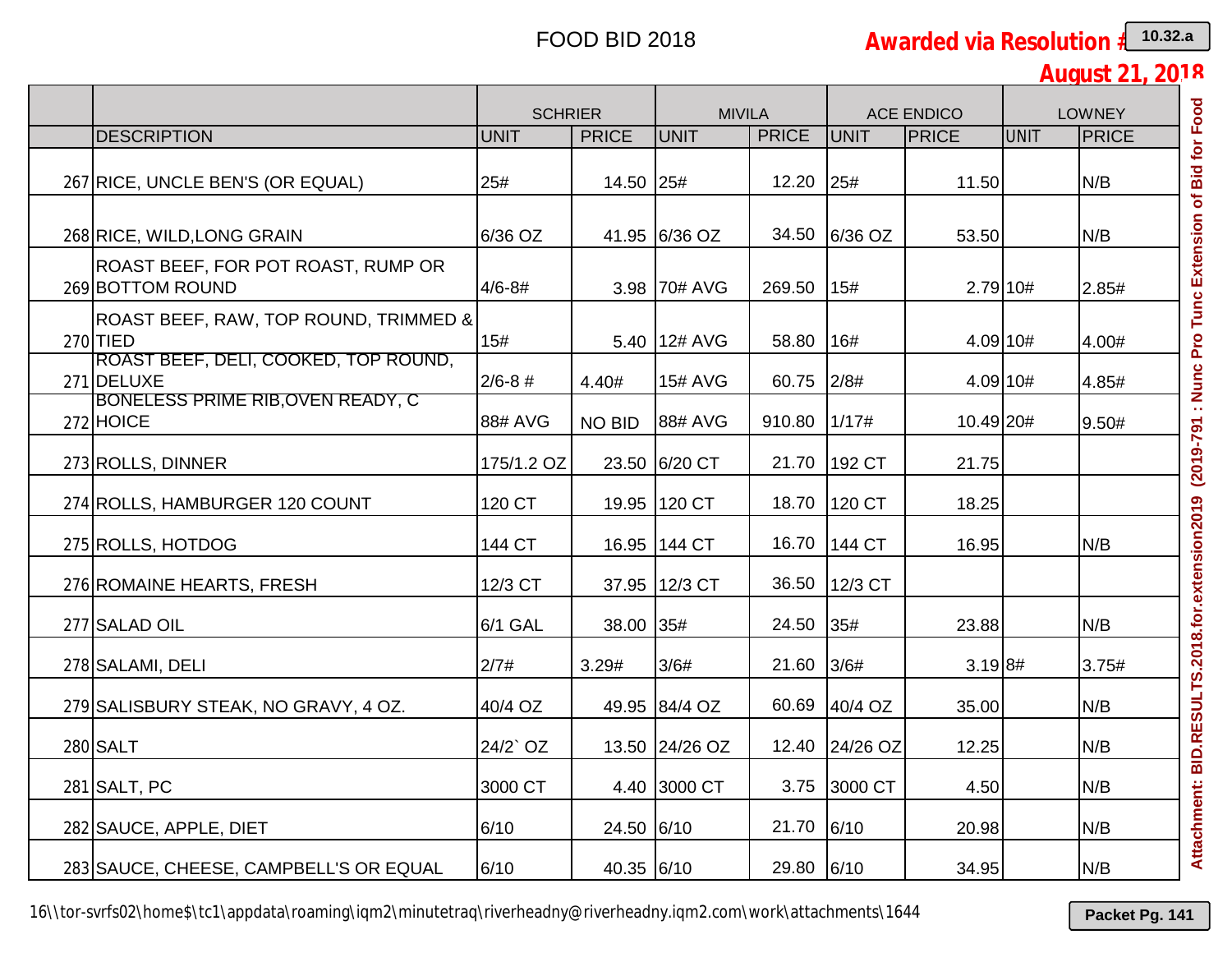**August 21, 2018**

|                                                                     | <b>SCHRIER</b> |              | <b>MIVILA</b>  |              |                | <b>ACE ENDICO</b> |      | <b>LOWNEY</b> |
|---------------------------------------------------------------------|----------------|--------------|----------------|--------------|----------------|-------------------|------|---------------|
| <b>DESCRIPTION</b>                                                  | <b>UNIT</b>    | <b>PRICE</b> | <b>UNIT</b>    | <b>PRICE</b> | UNIT           | <b>PRICE</b>      | UNIT | PRICE         |
| 284 SAUCE, DUCK                                                     | 4/1 GAL        |              | 24.50 4/1 GAL  | 21.80        | 4/1 GAL        | 34.25             |      | N/B           |
| 285 SAUCE, GENERAL TSAO                                             | $2/2$ GAL      |              | 47.75 4/.5 GAL | 46.90        | <b>2/1 GAL</b> | 44.50             |      | N/B           |
| 286 SAUCE, MANDARIN/ORANGE, DRESSING<br><b>SAUCE, ORANGE SESAME</b> | 4/1 GAL        |              | 66.50 4/1 GAL  | 63.70        | 4/1 GAL        | 62.95             |      | N/B           |
| 287 GINGER, DRESSING                                                | <b>2/1 GAL</b> |              | 38.95 4/1 GAL  | 63.70        | N/B            |                   |      | N/B           |
| 288 SAUCE, SPAGHETTI                                                | 6/10           | 39.95 6/10   |                | 15.70        | 6/10           | 15.60             |      | N/B           |
| 289 SAUCE, SWEET & SOUR                                             | 6/64 OZ        |              | 39.98 6/64 OZ  | 42.90        | 6/.5 GAL       | 41.95             |      | N/B           |
| 290 SAUCE, TOMATO                                                   | 6/10           | 17.95 6/10   |                | 16.00        | 6/10           | 15.95             |      | N/B           |
| 291 SAUCE, WORCESTERSHIRE (1 GAL.)                                  | 4/1 GAL        |              | 16.50 4/1 GAL  | 16.25        | 1 GFAL         | 11.50             |      | N/B           |
| 292 SAUERKRAUT                                                      | 6/10           | 25.95 6/10   |                | 23.35        | 6/10           | 22.95 10#         |      | 7.00          |
| 293 SAUSAGE, BREAKFAST LINK                                         | 10#            | 25.95 10#    |                | 22.90        | 48/2 OZ        | 21.30 10#         |      | 2/60#         |
| 294 SAUSAGE, ITALIAN, SWEET                                         | 10#            | 31.50   10#  | 5" LINKS/      | 25.80        | 5"<br>LINKS/   | 25.95 10#         |      | 2.60#         |
| 295 SAUSAGE LINKS, COOKED                                           | 160/1 OZ       |              | 26.75 10#/1 OZ | 24.90        | 10#/1 OZ       | 24.98             |      | N/B           |
| 296 SAUSAGE PATTIES                                                 | 10#            |              | 23.50 10#/2 OZ | 27.90        | 10#/2 OZ       | 21.50 10#         |      | 2.10#         |
| 297 SAUSAGE, POLISH, 10# PKGS., KIELBASA                            | 10#            | 35.75 10#    |                | 34.50        | 10#            | 33.95 10#         |      | 4.50#         |
| 298 SAUSAGE, SWEET TURKEY                                           | 160/1 OZ       |              | 29.95 10#/1 OZ |              | 31.00 10#/1 OZ | 27.50             |      | N/B           |
| 299 SEA LEG SUPREME                                                 | 12/2.5#        |              | 42.50 12/2.5#  | 38.70        | 12/2.5#        | 65.95             |      | N/B           |
| 300 SHELLS, STUFFED, MEDIUM                                         | 120/2 OZ       |              | 46.95 96/2 OZ  | 36.50        | 96<br>CT/1.75  | 32.95             |      | N/B           |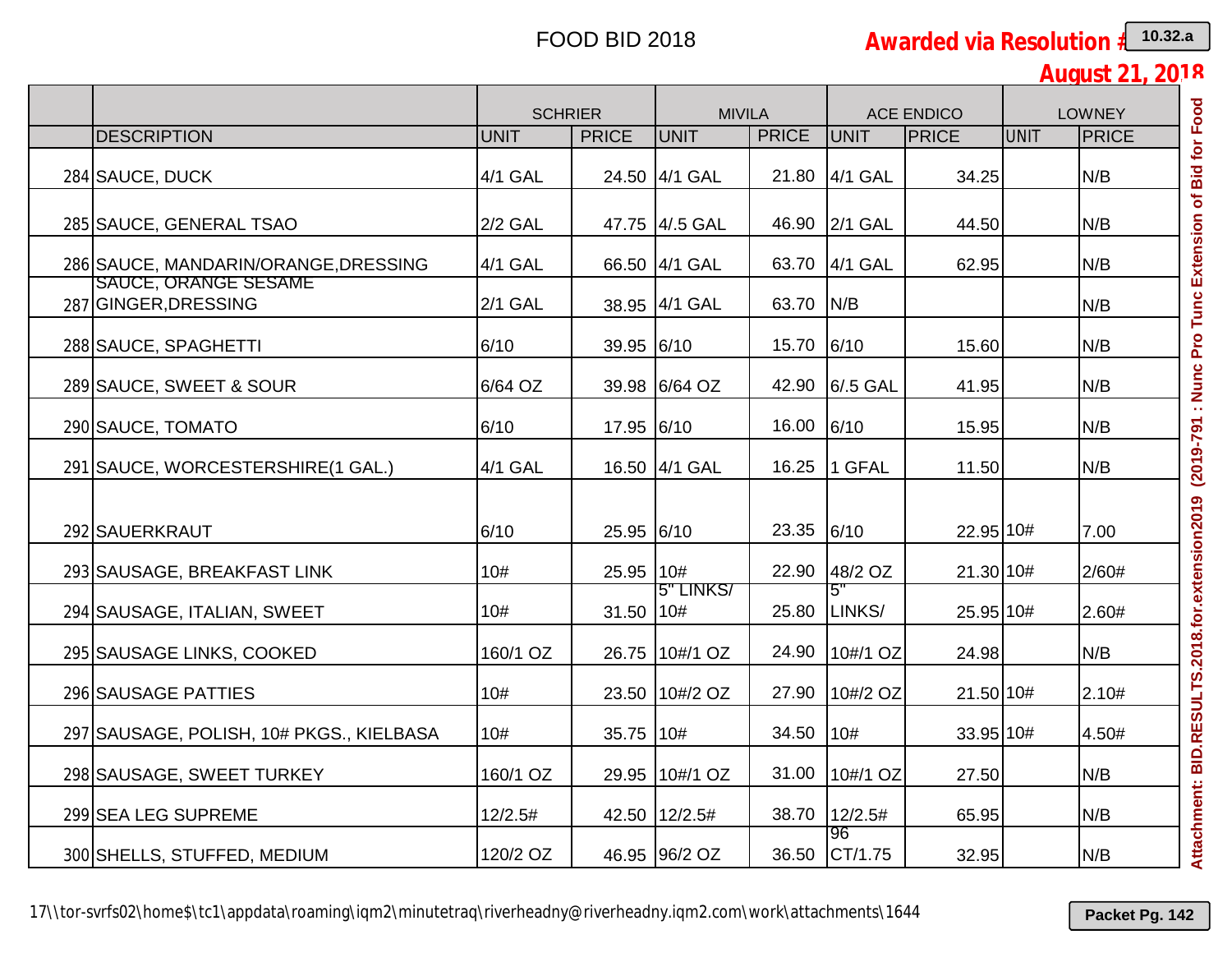| <b>August 21, 2018</b> |  |  |
|------------------------|--|--|
|                        |  |  |

|                                           | <b>SCHRIER</b> |              | <b>MIVILA</b>   |               | <b>ACE ENDICO</b> |       | <b>LOWNEY</b> |              |
|-------------------------------------------|----------------|--------------|-----------------|---------------|-------------------|-------|---------------|--------------|
| <b>DESCRIPTION</b>                        | <b>UNIT</b>    | <b>PRICE</b> | <b>UNIT</b>     | <b>PRICE</b>  | <b>UNIT</b>       | PRICE | <b>UNIT</b>   | <b>PRICE</b> |
| 301 SHORT RIBS COOKED                     | N/B            |              | N/B             |               | 10/10 OZ          |       |               | N/B          |
| 302 SHRIMP, BUTTERFLY, BREADED 16/20 LG.  | 4/3#           | 77.75 4/3#   |                 | 70.20         | 4/3#              | 64.95 |               | N/B          |
| 303 SORBET, RASBERRY                      | 3 GAL          |              | 27.95 3 GAL     | 25.75         | 5LT               | 27.95 |               | N/B          |
| 304 SOUP BASE, CREAMED-28 OZ.             | 6/28 OZ        |              | 45.95 6/25.2 OZ | 41.95         | 6/28 OZ           | 40.90 |               | N/B          |
| 305 SOUP, BEEF BARLEY, LG. 51 OZ.         | 12/#51 OZ      |              | 61.50 12/#51 OZ | 57.80         | 12/#51 O2         | 67.95 |               | N/B          |
| 306 SOUP, CHICKEN NOODLE -LG. 51 OZ.      | 12/51 OZ       |              | 43.95 12/51 OZ  | 32.60         | 12/51 OZ          | 42.95 |               | N/B          |
| 307 SOUP, CREAM/CELERY, -LG 51 OZ.        | 12/51 OZ       |              | 43.50 12/51 OZ  | 33.60         | N/B               |       |               | N/B          |
| 308 SOUP, CREAM/MUSHROOM, #5 CANS         | 12/51 OZ       |              | 45.75 12/51 OZ  | 36.40         | 12/51 OZ          | 48.95 |               | N/B          |
| 309 SOUP, MANHATTAN CLAM, LG. 51 OZ.      | 12/51 OZ       |              | 53.75 12/51 OZ  | 45.60         | 12/51 OZ          | 57.95 |               | N/B          |
| 310 SOUP, SPLIT PEA, CAMPBELL'S-LG 51 OZ. | N/B            | 59.95 N/B    |                 | <b>NO BID</b> | 12/51 OZ          | 66.50 |               | N/B          |
| 311 SOUR CREAM                            | 10#            | 17.75 10#    |                 | 16.40         | 5#                | 7.99  |               | N/B          |
| 312 SOY SAUCE LOW SODIUM                  | 6/.5 GAL       |              | 43.75 6/.5 GAL  | 39.60         | 6/.5 GAL          | 39.75 |               | N/B          |
| 313 SPINACH, CHOPPED, FROZEN              | 12/3#          | 21.75 12/3#  |                 | 20.16         | 12/3#             | 19.95 |               | N/B          |
| 314 SPRINKLES, CHOCOLATE                  | 10#            | 14.75 10#    |                 | 13.70         | 10#               | 15.25 |               | N/B          |
| 315 SPRINKLES, RAINBOW                    | 10#            | 14.75 10#    |                 | 13.70         | 10#               | 15.25 |               | N/B          |
| 316 SQUASH GREEN FROZEN                   | 12/3#          | 26.50 12/3#  |                 | 24.90 12/3#   |                   | 24.75 |               | N/B          |
| 317 SQUASH, YELLOW, SLICED, FROZEN        | 12/3#          | 26.50 12/3#  |                 | 24.90         | 12/3#             | 23.50 |               | N/B          |
| 318 STEW BEEF, FROZEN                     | 10#            | 4.25#        | 10#             | 36.00         | 10#               | 3.76  |               | N/B          |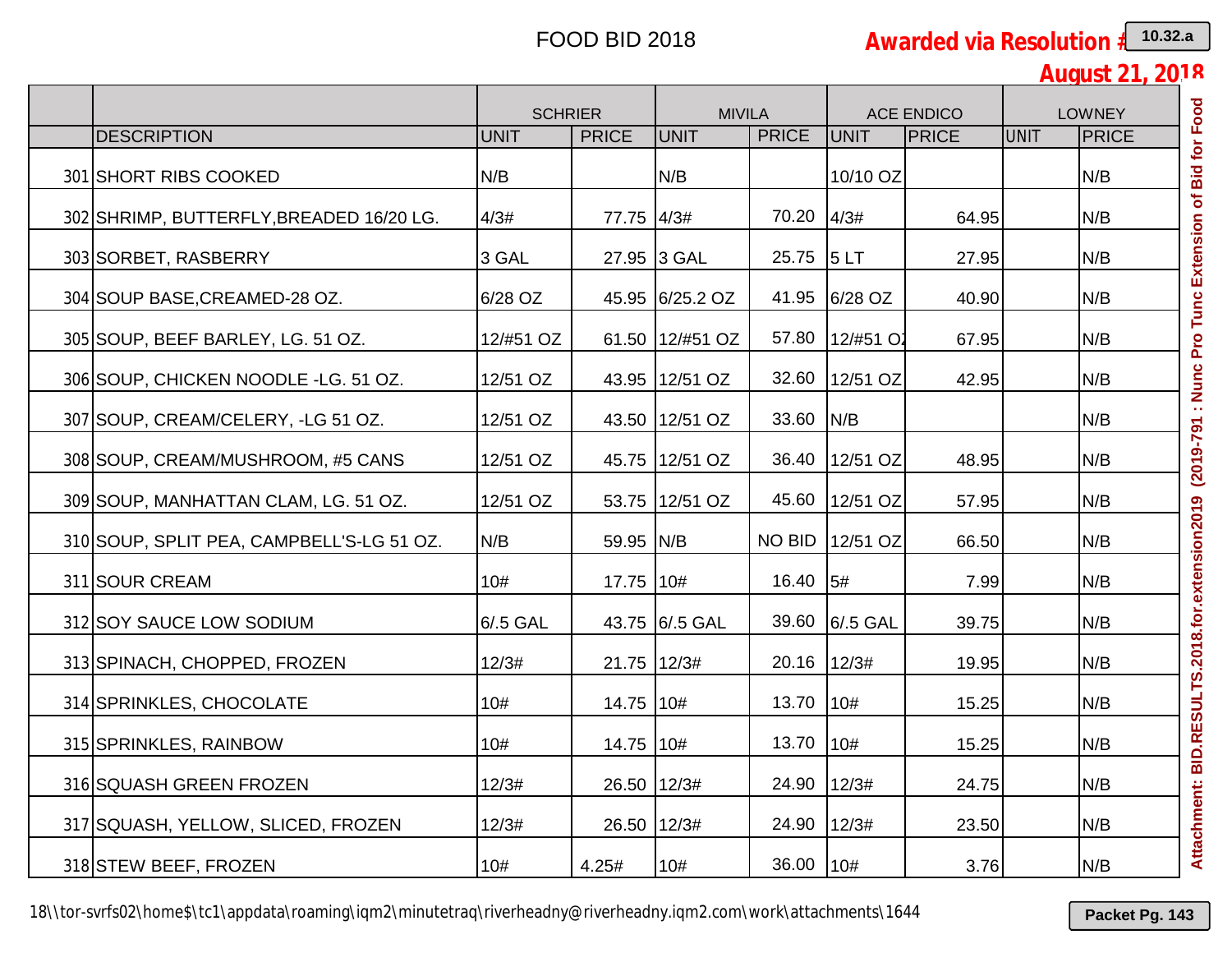**August 21, 2018**

|                                          | <b>SCHRIER</b> |              | <b>MIVILA</b>  |              |                        | <b>ACE ENDICO</b> | <b>LOWNEY</b> |              |
|------------------------------------------|----------------|--------------|----------------|--------------|------------------------|-------------------|---------------|--------------|
| <b>DESCRIPTION</b>                       | UNIT           | <b>PRICE</b> | UNIT           | <b>PRICE</b> | UNIT                   | PRICE             | <b>UNIT</b>   | <b>PRICE</b> |
| 319 STRINGBEANS REG. CUT                 | 6/10           | 19.95 6/10   |                | 18.95        | 12/2                   | 16.56             |               | N/B          |
| 320 STRAWBERRIES, SLICED, FROZEN (6.5 #) | 6/6.5#         |              | 55.75 6/6.5#   |              | 9.62 6/6.5#            | 49.95             |               | N/B          |
| 321 STUFFING, CHICKEN FLAVOR             | 6/28 OZ        |              | 32.95 6/28 OZ  | 28.25        | 6/56 OZ                | 53.00             |               | N/B          |
| 322 SUGAR                                | 50#            | 26.95 10/4#  |                | 23.70 50#    |                        | 23.75 25#         |               | 13.00        |
| 323 SUGAR, BROWN 1 LB. PKG.LIGHT OR DARK | 24/1#          | 24.95 24/1#  |                | 22.80 24/1#  |                        | 22.85             |               | N/B          |
| 324 SUGAR, IND.                          | 2000 CT        |              | 13.75 2000 CT  | 12.50        | 2000 CT                | 12.25             |               | N/B          |
| 325 SUN CUP PUNCH                        | 70/4 OZ        |              | 9.95 70/4 OZ   |              | 8.85 72/4 OZ           | 8.25              |               | N/B          |
| 326 SUNCUP CRANBERRY                     | 72/4 OZ        |              | 9.95 72/4 OZ   |              | 8.60 72/4 OZ           | 8.25              |               | N/B          |
| 327 SUN CUP APPLE                        | 72/4 OZ        |              | 9.25 72/4 OZ   | 8.80         | 72/4 OZ                | 8.25              |               | N/B          |
| 328 SUN CUP PINE/ORANGE                  | 74/4 OZ        |              | 12.75 170/4 OZ | 10.25 N/B    |                        |                   |               | N/B          |
| 329 SUPER CHICKEN                        | 15#            | 64.95 15#    |                | 58.60        | 15#                    | 56.95             |               | N/B          |
| 330 SWEET & LOW                          | 2000 CT        |              | 22.75 2000 CT  | 20.00        | 2000 CT                | 19.50             |               | N/B          |
| 331 SWEET POTATO FRIES                   | 6/5#           | 32.75 OZ     | 15#/6-2.5      |              | 15#/6-<br>25.85 2.5 OZ | 24.95             |               | N/B          |
| 332 SYRUP, PANCAKE                       | 4/1 GAL        |              | 24.50 4/1 GAL  |              | 22.50 4/1 GAL          | 20.50             |               | N/B          |
| 333 SYRUP, PANCAKE, S/F                  | 12/14.5 OZ     |              | 24.75 12/12 OZ | 23.10        | 100 CT                 | 18.50             |               | N/B          |
| 334 SYRUP, SMUCKERS ASST                 | N/B            |              | N/B            |              | 12-19.5<br><b>OZ</b>   | 36.95             |               | N/B          |
| 335 TACO, BEEF-COOKED                    | N/B            |              | 6/5.5#         | 159.75       | 5/4#                   | 110.50            |               | N/B          |
| 336 TART SHELLS, BURRY 3"                | 72 CT          |              | 22.95 72 CT    | 21.70        | 72 CT                  | 21.75             |               | N/B          |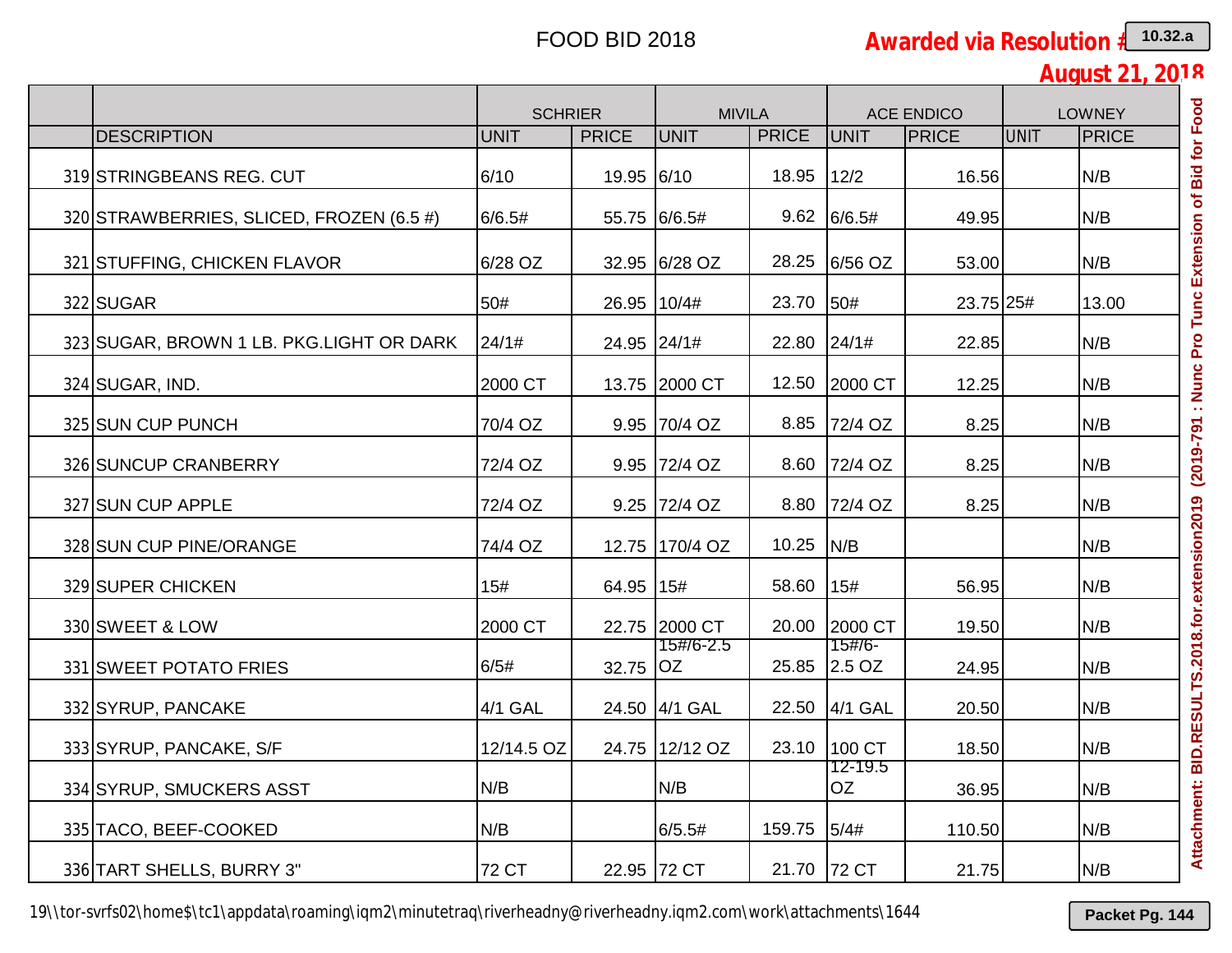|                                                                  | <b>SCHRIER</b> |              | <b>MIVILA</b>    |              |                       | <b>ACE ENDICO</b> |      | <b>LOWNEY</b> |
|------------------------------------------------------------------|----------------|--------------|------------------|--------------|-----------------------|-------------------|------|---------------|
| <b>DESCRIPTION</b>                                               | UNIT           | <b>PRICE</b> | <b>UNIT</b>      | <b>PRICE</b> | UNIT                  | <b>PRICE</b>      | UNIT | <b>PRICE</b>  |
| 337 TARTAR SAUCE, PC                                             | 200 CT         |              | 4.90 200 CT      | 5.15         | 200 CT                | 5.99              |      | N/B           |
| 338 TEA, LIPTON                                                  | 10/100 CT      |              | 41.75 10/100 CT  | 43.90        | 10/100<br><b>ICT</b>  | 39.95             |      | N/B           |
| 339 TERIYAKI GLAZE                                               | 6/64 OZ        | 46.50 6/5#   |                  | 44.90        | 6/5#                  | 44.50             |      | N/B           |
| 340 TEXAS TOAST                                                  | 120/1.4 OZ     |              | 32.50 125/1.2 OZ | 26.00        | $10/24$ OZ            | 26.50             |      | N/B           |
| 341 THYME                                                        | 16 OZ          |              | 4.25 16 OZ       |              | 3.90 6 OZ             | 3.50              |      | N/B           |
| 342 TOMATO PASTE                                                 | 6/10           | 33.50 6/10   |                  | 27.75        | 6/10                  | 27.75             |      | N/B           |
| 343 TOMATO PUREE                                                 | 6/10           | 18.95 6/10   |                  | 16.60        | 6/10                  | 16.25             |      | N/B           |
| 344 TORTELLONI, CHICKEN                                          | N/B            |              | N/B              |              | N/B                   |                   |      | N/B           |
| 345 TORTELLONI, SPINACH                                          | N/B            |              | N/B              |              | 6#                    | 44.95             |      | N/B           |
| 346 TORTILLAS, FLOUR                                             | 6/12 CT        |              | 31.75 72 CT      | 14.85        | 6"/24/12<br><b>CT</b> | 29.50             |      | N/B           |
| TURKEY BREAST, RAW, OVEN READY,<br>347 PERDUE OR EQUAL           | 2/10#          | 2.48#        | 40# APP          | 96.00        | 2/10#                 | 2.25              |      | N/B           |
| TURKEY BREAST, COOKED, LOW SODIUM,<br>348 DELUXE KOHLER OR EQUAL | N/B            |              | 20# APP          | 74.00        | 2/9#                  | 3.698#            |      | 3.75#         |
| 349 TURNIP GREENS, FROZEN, CHOPPED                               | 12/3#          | 40.20 12/3#  |                  | 30.96        | 12/3#                 | 42.65             |      | N/B           |
| 350 TURNIPS, FROZEN, DICED                                       | 12/3#          | 40.20 12/3#  |                  | 30.60        | 12/2#                 | 19.95             |      | N/B           |
| 351 VANILLA FLAVORING (IMITATION)                                | <b>GAL</b>     | 9.50 GAL     |                  | 7.85         | $1$ QT                | 2.20              |      | N/B           |
| 352 VEAL PATTIES                                                 | 40/4 OZ        |              | 40.75 40/4 OZ    | 31.50        | 40/4 OZ               | 25.95             |      | N/B           |
| 353 VEGETABLE OIL                                                | 6/10           | 38.50 6/1    |                  | 34.00 6/1    |                       | 33.95             |      | N/B           |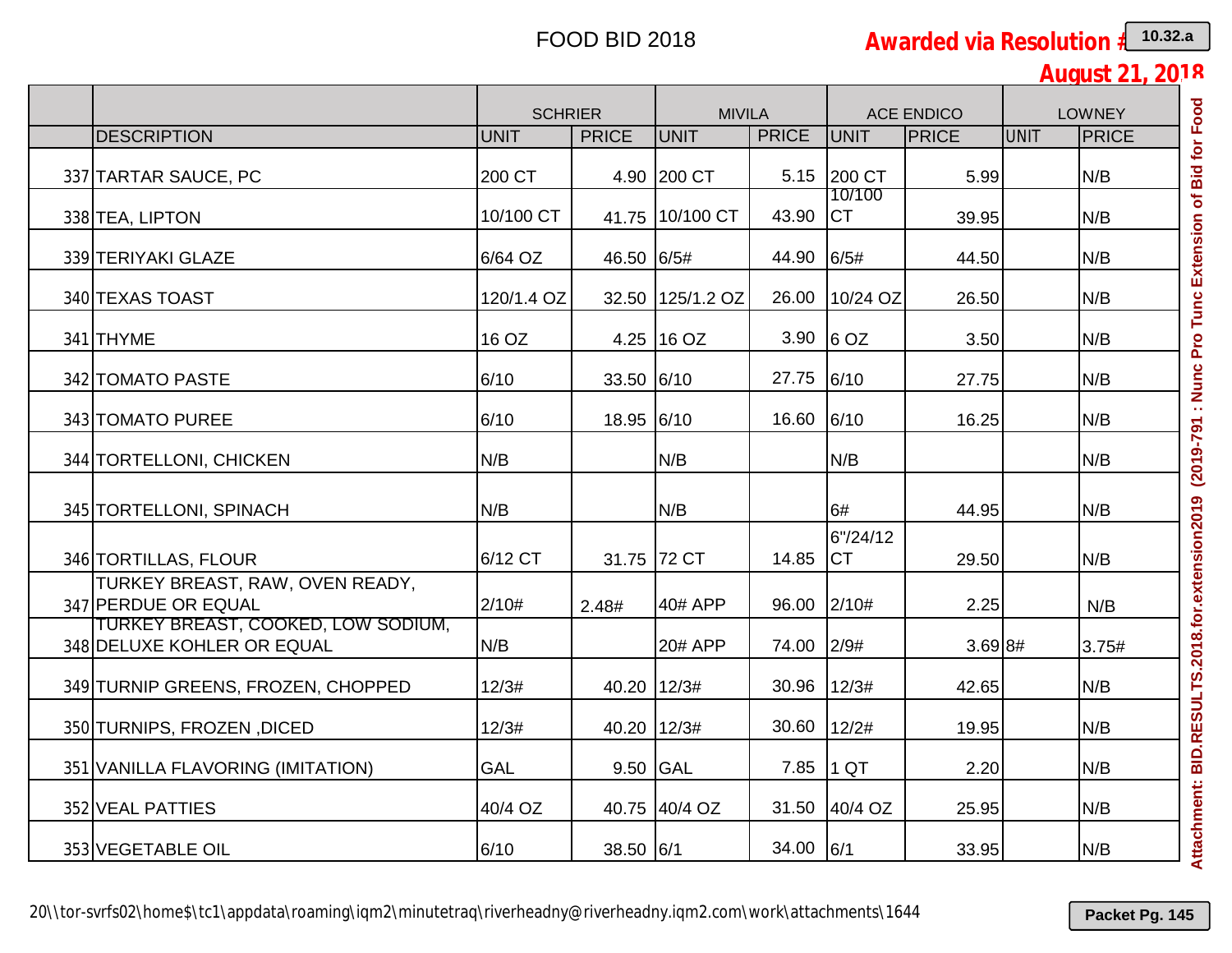| <b>August 21, 2018</b> |  |  |
|------------------------|--|--|
|                        |  |  |

|                                                 | <b>SCHRIER</b> |               | <b>MIVILA</b>   |              | <b>ACE ENDICO</b>    |       | <b>LOWNEY</b> |       |
|-------------------------------------------------|----------------|---------------|-----------------|--------------|----------------------|-------|---------------|-------|
| <b>DESCRIPTION</b>                              | UNIT           | <b>PRICE</b>  | UNIT            | <b>PRICE</b> | UNIT                 | PRICE | <b>UNIT</b>   | PRICE |
| 354 VEGETABLES, MIXED                           | 6/10           | 25.75 6/10    |                 | 22.50        | 12/2.5#              | 21.95 |               | N/B   |
| 355 VEGETABLE, ITALIAN BLEND, FROZEN            | 12/2.5#        |               | 21.50   12/2.5# | 22.50        | 12/2#                | 15.75 |               | N/B   |
| 356 VEGETABLE, NORMANDY BLEND, FROZEN           | 12/2#          | 23.75 12/2#   |                 | 17.70        | 12/2#                | 17.95 |               | N/B   |
| 357 VEGETABLE, SCANDINAVIAN BLEND, FROZEN 12/2# |                | 22.50 12/2#   |                 | 20.40        | 12/2#                | 20.95 |               | N/B   |
| 358 VINEGAR, WHITE                              | 4/1 GAL        |               | 7.50 4/1 GAL    | 6.60         | 4/1 GAL              | 6.60  |               | N/B   |
| 359 WAFFLE, EGGO                                | 144 CT         |               | 19.50 144 CT    | 16.90        | 12/12 CT             | 15.95 |               | N/B   |
| 360 WATER, SPARKLING                            | 24/17 OZ       | <b>NO BID</b> | 24/17 OZ        | 19.85        | 28/23.7<br><b>OZ</b> | 11.95 |               | N/B   |
| 361 WATERMELON, FRESH                           | <b>EACH</b>    |               | 8.95 EACH       | 8.90         | 15#<br><b>SDLS</b>   |       |               | N/B   |
| 362 WHIPPED CREAM, EVERFRESH (15 OZ.)           | 12/15 OZ       |               | 27.95 12/15 OZ  | 26.85        | 12/15 OZ             | 26.50 |               | N/B   |
| 363 WHIPPED TOPPING, EVERY READY - 32 OZ.       | 12/32 OZ       | NO BID        | 12/32 OZ        | 47.85        | 12/32 OZ             | 64.25 |               | N/B   |
| 364 YOGURT, ALL LOW FAT, FLAVORS                | 48/4 OZ        |               | 17.95 12/6 OZ   | 6.99         | 48/4 OZ.             | 14.95 |               | N/B   |
| 365 ZUCCHINI STICKS                             | <b>NO BID</b>  |               | 4/3#            | 21.70        | 6/2#                 | 24.98 |               | N/B   |
| 366 ZUCCHINI & TOMATOES                         | 6/10           | 34.95 6/10    |                 | 31.50        | 6/10                 | 31.50 |               | N/B   |
| 367 ZUCCHINI, SLICED, FROZEN                    | 12/3#          | 29.95 12/3#   |                 | 24.90        | 12/3#                | 24.50 |               | N/B   |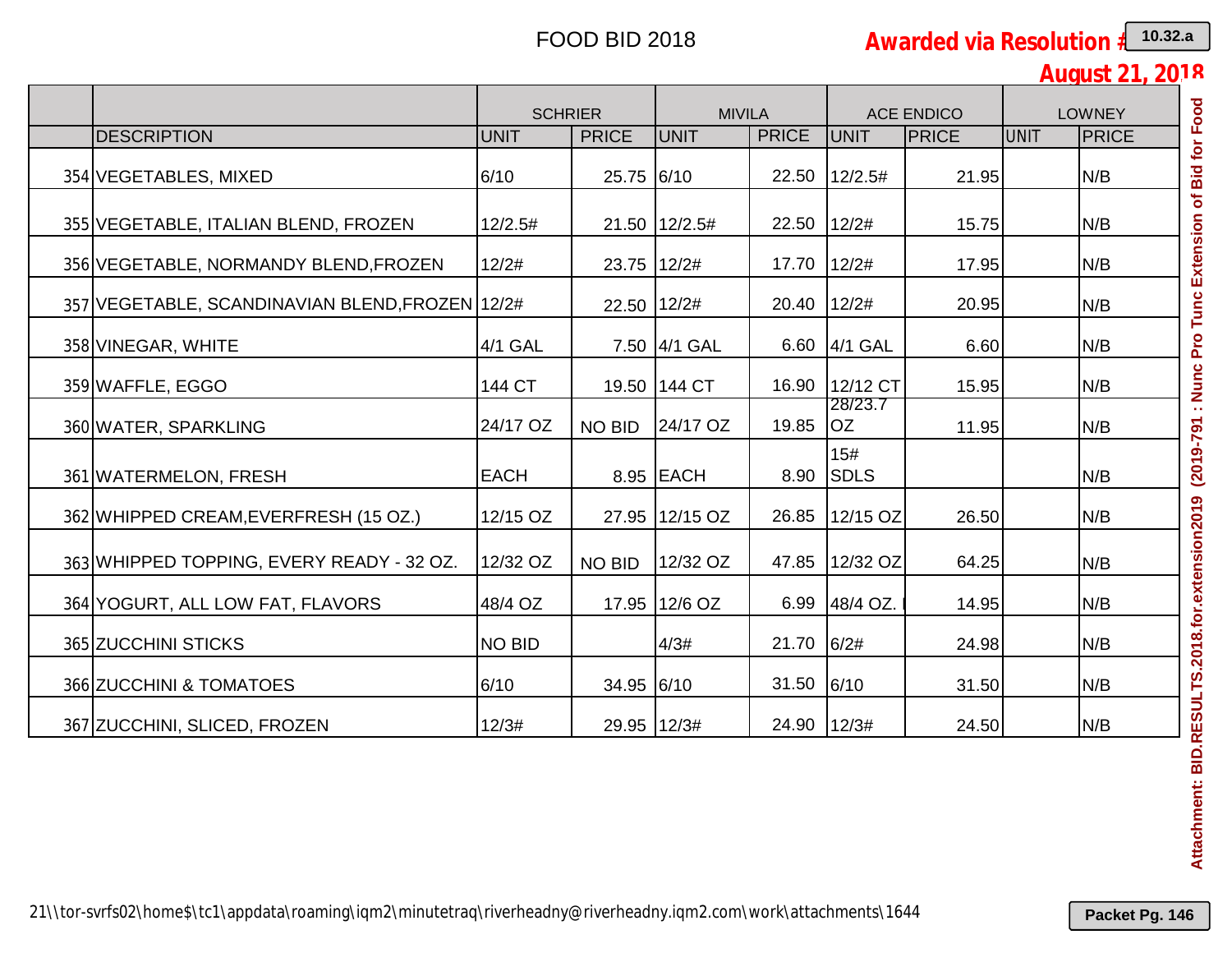|                                                                                                             | <b>SCHRIER</b> |              | <b>MIVILA</b> |              | <b>ACE ENDICO</b> |              | <b>LOWNEY</b> |              |
|-------------------------------------------------------------------------------------------------------------|----------------|--------------|---------------|--------------|-------------------|--------------|---------------|--------------|
| <b>DESCRIPTION</b>                                                                                          | <b>UNIT</b>    | <b>PRICE</b> | <b>JUNIT</b>  | <b>PRICE</b> | <b>JUNIT</b>      | <b>PRICE</b> | <b>UNIT</b>   | <b>PRICE</b> |
| NOTE: %150 MIN. ORDER PER DELIVERY CAN BE MET WITH ANY COMBINATION OF AWARDED ITEMS                         |                |              |               |              |                   |              |               |              |
| <b>EXCEPTIONS TO SPECIFICATIONS(ACE)</b>                                                                    |                |              |               |              |                   |              |               |              |
| 17 SPECIAL ORDER 7-10 DAYS                                                                                  |                |              |               |              |                   |              |               |              |
| 26 PC BREAK STIX NOT FRENCH                                                                                 |                |              |               |              |                   |              |               |              |
| 40 SPECIAL ORDER 7-10 DAYS                                                                                  |                |              |               |              |                   |              |               |              |
| 73 BID IF FOR TYSON "NAE"BRANDYWINE \$31.50                                                                 |                |              |               |              |                   |              |               |              |
| 96 UNSALTED IS 300 CT; SALTED 500 CT=\$11.90                                                                |                |              |               |              |                   |              |               |              |
| 112 SPECIAL ORDER 7-10 DAYS                                                                                 |                |              |               |              |                   |              |               |              |
| 117 NOT BREWERS CORONA SEAFOOD OVEN READY                                                                   |                |              |               |              |                   |              |               |              |
| 122 COD, NOT POLLACK SPECIAL ORDER 7-10 DAYS                                                                |                |              |               |              |                   |              |               |              |
| 142 VIRGINIA PIT HAM                                                                                        |                |              |               |              |                   |              |               |              |
| 162 12/46 OZ                                                                                                |                |              |               |              |                   |              |               |              |
| 169 SPECIAL ORDER 7-10 DAYS                                                                                 |                |              |               |              |                   |              |               |              |
| 186 GOLD MUSTARD, GULDEN 4/1 GAL=\$27.50                                                                    |                |              |               |              |                   |              |               |              |
| 263 SPECIAL ORDER 7-10 DAYS                                                                                 |                |              |               |              |                   |              |               |              |
| 264 SPECIAL ORDER 7-10 DAYS                                                                                 |                |              |               |              |                   |              |               |              |
| 286 SPECIAL ORDER 7-10 DAYS                                                                                 |                |              |               |              |                   |              |               |              |
| 301 SPECIAL ORDER PRICED BY MARKET                                                                          |                |              |               |              |                   |              |               |              |
| 310 SPECIAL ORDER 7-10 DAYS                                                                                 |                |              |               |              |                   |              |               |              |
| 334 SPECIAL ORDER 7-10 DAYS OTHER BRAND AVAILABLE                                                           |                |              |               |              |                   |              |               |              |
| 335 SPECIAL ORDER 7-10 DAYS                                                                                 |                |              |               |              |                   |              |               |              |
| 347 BONE IN BONELSS IS AVAILAABLE                                                                           |                |              |               |              |                   |              |               |              |
| 349 SPECIAL ORDER 7-10 DAYS                                                                                 |                |              |               |              |                   |              |               |              |
| YOGURT FLAVORS AVAILABLE-<br>CHERRY, VANILLA, BLUEBERRY, PEACH, PLAIN,<br>364 STRAWBERRY, STRAWBERRY/BANANA |                |              |               |              |                   |              |               |              |
| 366 SPECIAL ORDER 7-10 DAYS                                                                                 |                |              |               |              |                   |              |               |              |
| PRODUCE ITEMS AVAILABLE AT MARKET PRICE                                                                     |                |              |               |              |                   |              |               |              |
|                                                                                                             |                |              |               |              |                   |              |               |              |
|                                                                                                             |                |              |               |              |                   |              |               |              |
|                                                                                                             |                |              |               |              |                   |              |               |              |
|                                                                                                             |                |              |               |              |                   |              |               |              |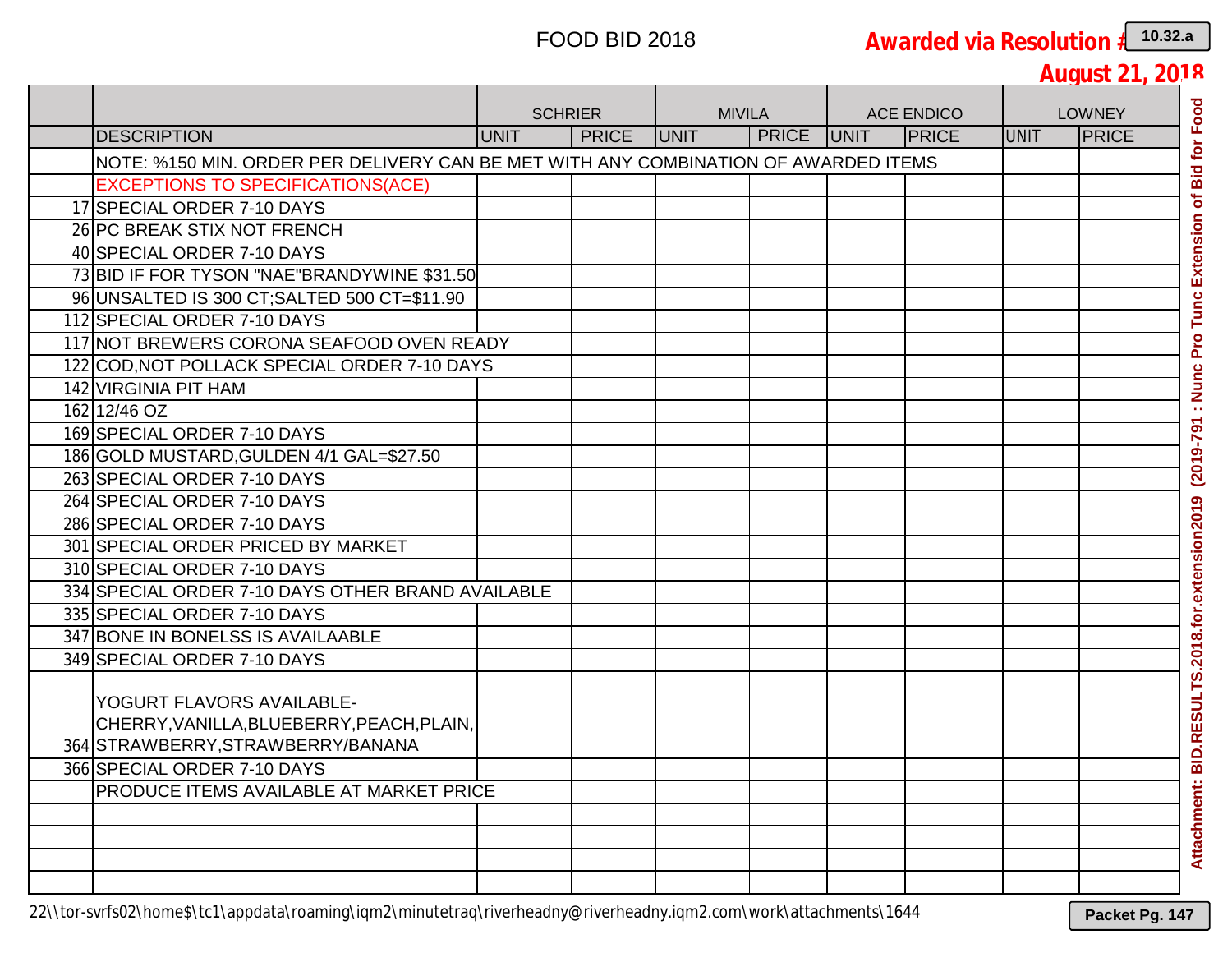

# Purchasing Department 200 Howell Ave. Riverhead, NY 11901 (631) 727-3200, Ext. 271 Email: baldinucci@townofriverheadny.gov

### **Bid Extension Request**

To: Schrier Food Service

From: Teresa Baldinucci, Purchasing Agent

Date: October 15, 2019

Subject: Extension of bid pricing for Food and Meat Products

Our contract for Food and Meat Products was set to expire on August 21,2019. Due to unforeseen circumstances, an extension notice was not sent out prior to that date.

The Town of Riverhead would like to continue working with you under the terms of the contract until December 31,2019, and are hereby requesting you to hold your pricing per the contract until that date.

If this extension meets with your approval, please complete the bottom portion of this letter and return it immediately via email. Thank You.

Authorized Signature **Print Name** 

Company Name Date hom Steven Maisiano oval received Packet Pq. 148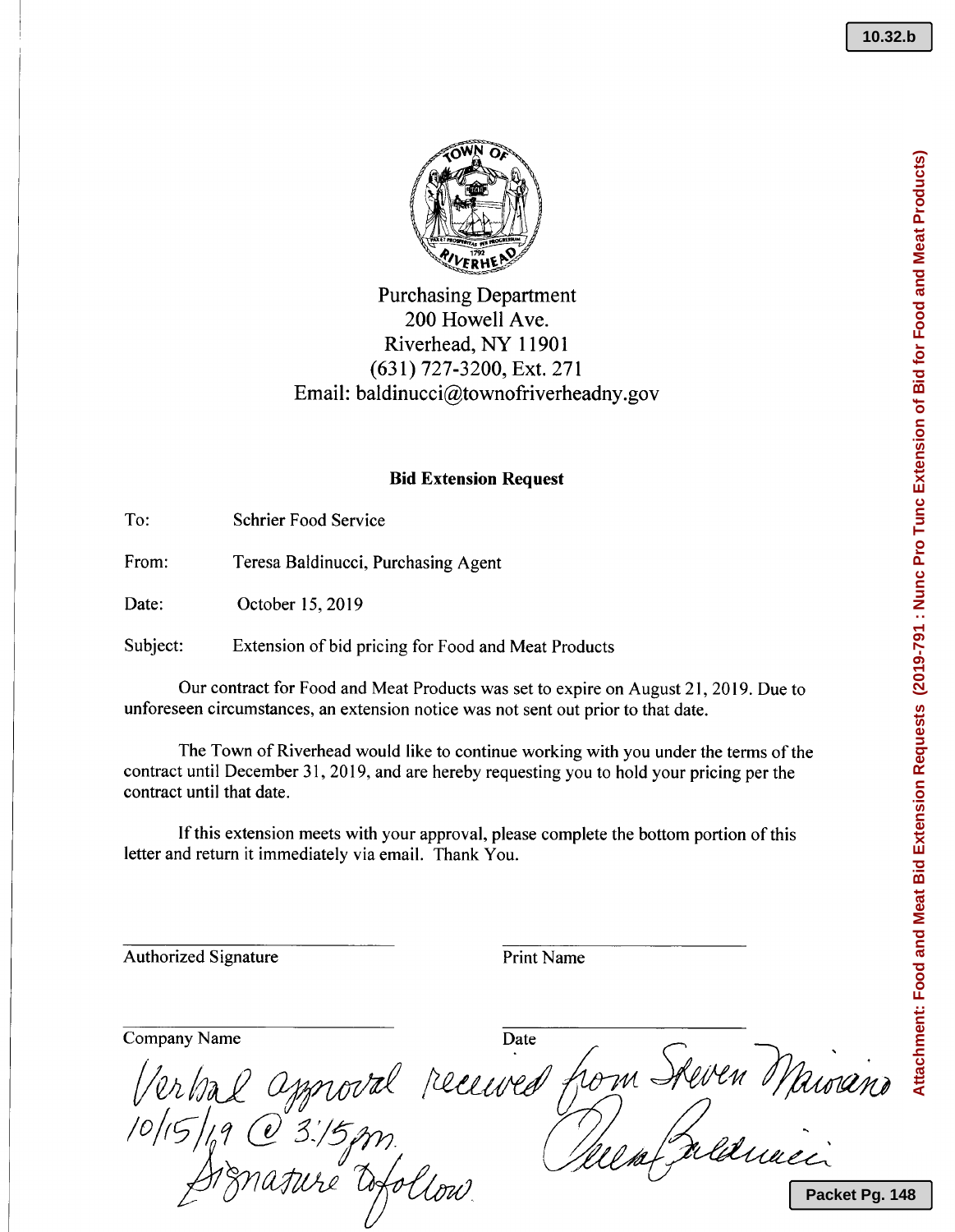

## Purchasing Departmer 200 Howell Ave. Riverhead, NY 11901 (631) 727-3200, Ext. 271 Email: baldinucci@townofriverheadny.goversing

### **Bid Extension Reques**

To: Adam Lowney Wholesale Meat Co.

From: Teresa Baldinucci, Purchasing Agent

Date: October 15, 2019

Subject: Extension of bid pricing for Food and Meat Products

Our contract for Food and Meat Products was set to expire on August 21, 2019. Due to unforeseen circumstances, an extension notice was not sent out prior to that date.

The Town of Riverhead would like to continue working with you under the terms of the contract until December 31, 2019, and are hereby requesting you to hold your pricing per the contract until that date.

If this extension meets with your approval, please complete the bottom portion of this letter and return it immediately via email. Thank You.

Authorized Signature **Print Name** 

Company Name Date